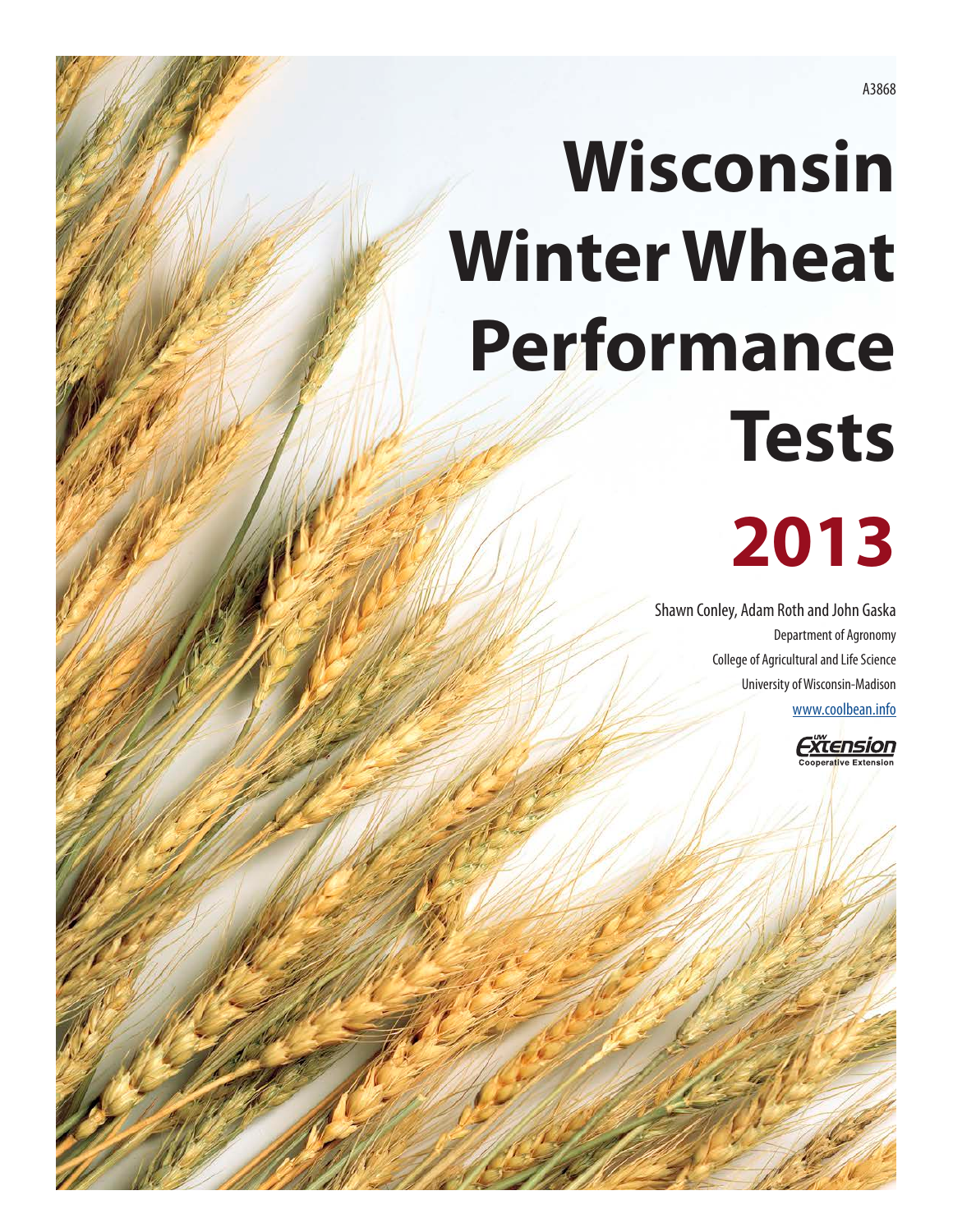## **Table of Contents**

| Table 1. Brand and Company Information of 2013 Entered Varieties  |  |
|-------------------------------------------------------------------|--|
|                                                                   |  |
|                                                                   |  |
| Table 3. Arlington 2013 Winter Wheat Performance Test Results 8   |  |
| Table 4. Chilton 2013 Winter Wheat Performance Test Results 10    |  |
| Table 5. Janesville 2013 Winter Wheat Performance Test Results 12 |  |
| Table 6. Lancaster 2013 Winter Wheat Performance Test Results 14  |  |
|                                                                   |  |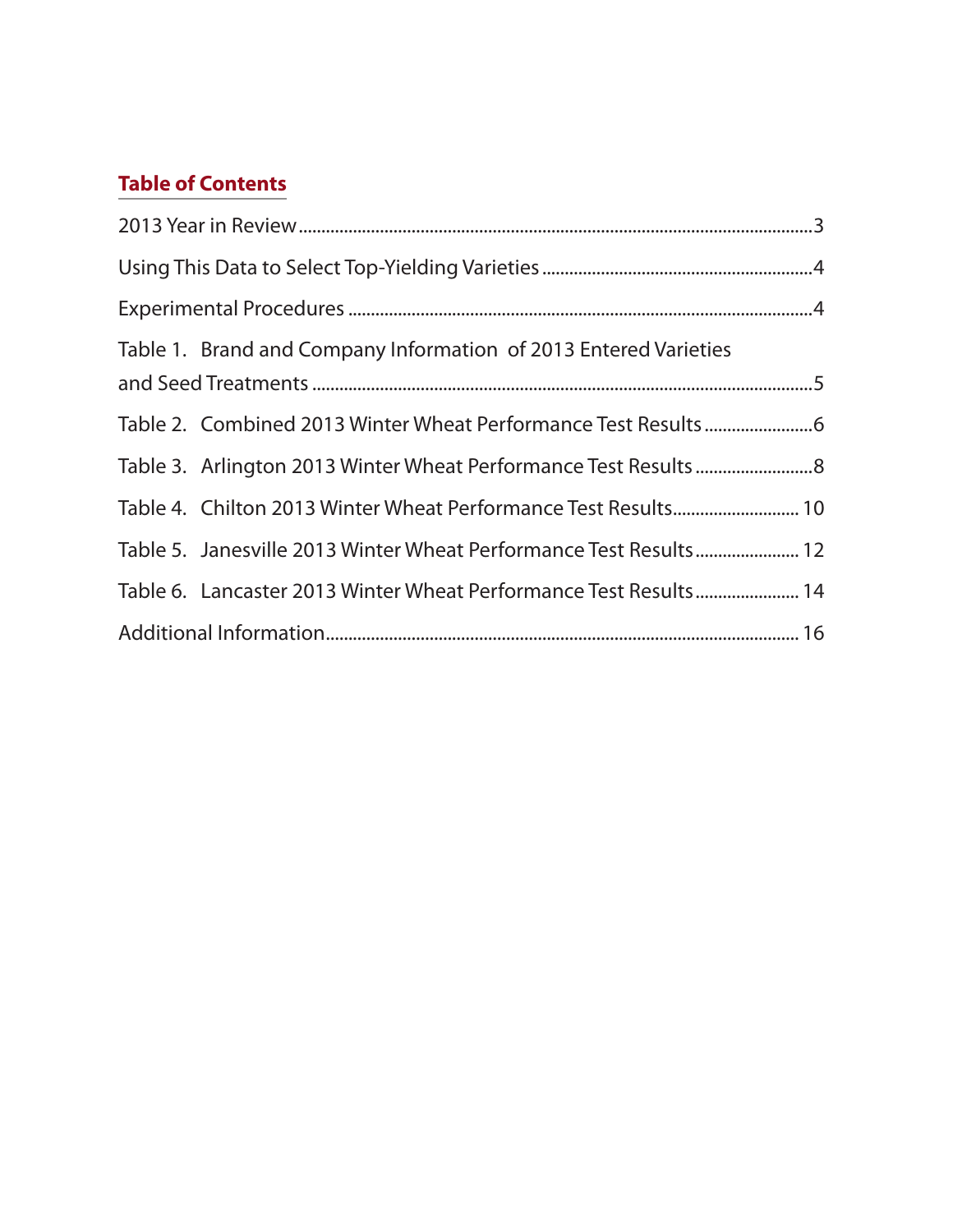## <span id="page-2-0"></span>A3868 **Wisconsin Winter Wheat Performance Tests—2013**

Shawn Conley, Adam Roth, and John Gaska

The Wisconsin Winter Wheat Performance Tests are conducted each year to give growers information to select the best-performing varieties that will satisfy their specific goals. The performance tests are conducted each year at four locations in Wisconsin: Arlington, Chilton, Janesville and Lancaster. Trials include released public varieties, experimental lines from University breeding programs, and lines from private seed companies. The primary objective of these trials is to quantify how varieties perform at different locations and across years. Growers can use this data to help select which varieties to plant; breeders can use performance data to determine whether to release a new variety.



#### **Chilton**

Cooperator: Kolbe Seeds Loam soil 7.5 inch row spacing Applied 75 lb N/a Post-emergent herbicide: Huskie Planted: September 26, 2012 Harvested: August 2, 2013

#### **Arlington**

Cooperators: Mike Bertram, Matt Repking Silt loam soil 7.5 inch row spacing Applied 55 lb N/a (nitrogen credited from previous legume) Post-emergent herbicide: Huskie Planted: September 24, 2012 Harvested: July 24, 2013

#### **Lancaster**

Cooperator: Tim Wood Silt loam soil 7.5 inch row spacing Applied 75 lb N/a Post-emergent herbicide: Huskie Planted: September 27, 2012 Harvested: July 24, 2013

#### **Janesville**

Cooperators: Jim Stute, Rock Co. Farm Silt loam soil 7.5 inch row spacing Applied 55 lb N/a (nitrogen credited from previous legume) Post-emergent herbicide: Huskie Planted: October 9, 2012

## **2013 Year in Review 2013** Harvested: July 18, 2013

#### **Acreage and Growing Conditions**

Wisconsin's harvested winter wheat acres are forecasted at 280,000 in 2013, up 12% from the previous year. The forecasted yield for the 2013 crop is 61 bu/a, down 14 bu/a from last year. Decreased yield was primarily due to poor establishment during the 2012 drought coupled with severe winterkill in the spring of 2013. Wheat establishment was a challenge due to extreme drought across much of the WI winter wheat growing regions. Wheat germinated late and had poor tiller development prior to winter dormancy. This led to thin spring stands and weed control problems. Wheat broke dormancy in April and continued to progress one to two weeks behind for much of the growing season. Winterkill and severe spring flooding led to thousands of wheat acres sprayed out and replanted to either corn or soybean. Furthermore, saturated fields delayed or prohibited many operations to the wheat crop including spring nitrogen, herbicide, and fungicide applications. (Source: USDA National Agricultural Statistics Service (www.nass.usda.gov))

Overall, winter wheat yield and test weights were average in 2013. Wheat yields at the Arlington, Chilton, Janesville and Lancaster locations averaged 85, 89, 67 and 87 bu/a, respectively. Winterkill was moderate at Arlington and severe at Chilton in 2013.

#### **Diseases**

Statewide incidence and severity of powdery mildew was relatively light in 2013. Low incidence of barley yellow dwarf virus visual symptoms was observed at all variety trial locations. Stripe rust followed by leaf and stem rust appeared in June at the Janesville site. Leaf rust appeared in June at the Arlington site. The timing of flowering coincided with weather conditions that were not favorable for Fusarium head blight in 2013.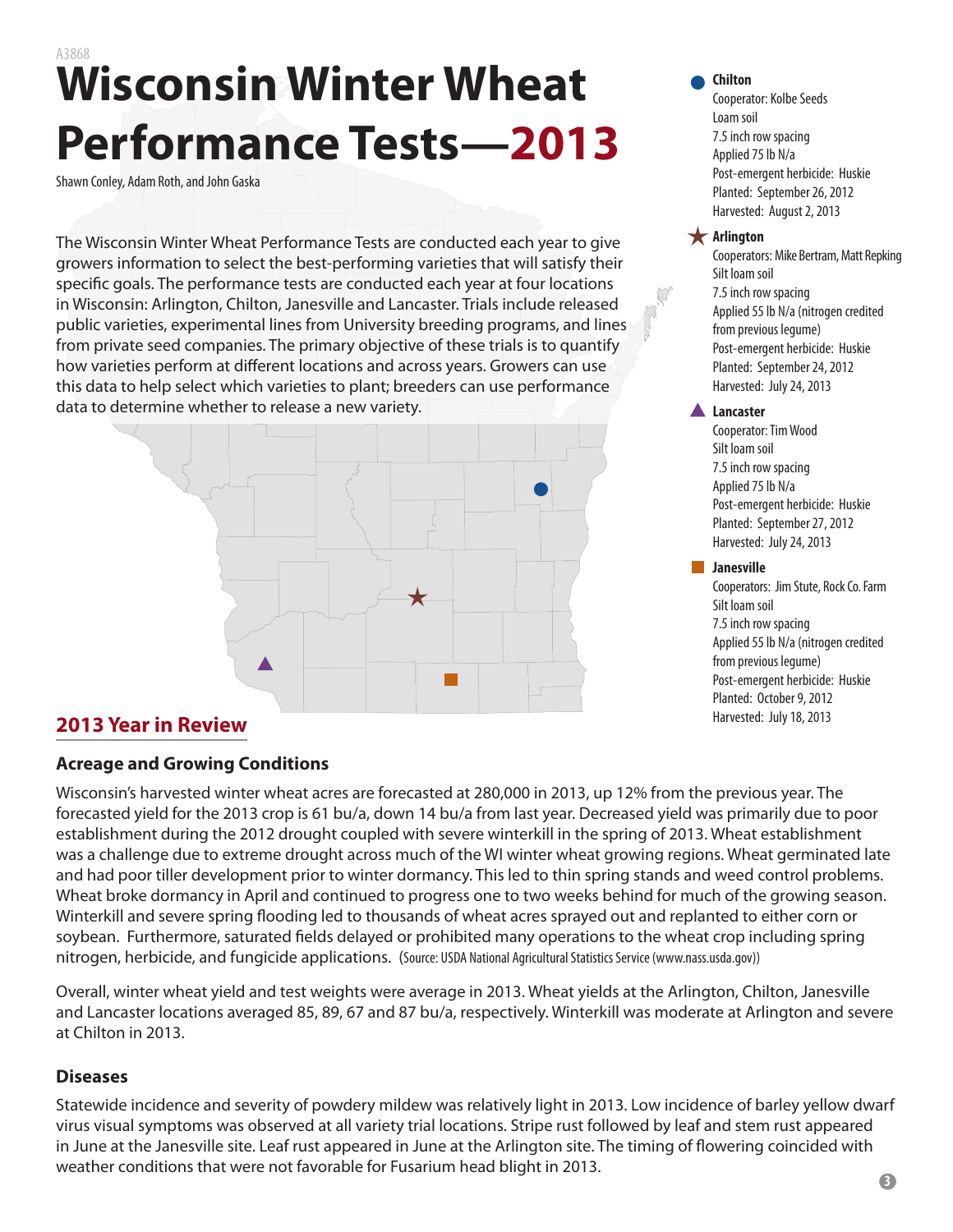<span id="page-3-0"></span>As with any crop, variety selection is the most important factor to consider in maximizing winter wheat yield and profitability. When choosing a winter wheat variety, several factors must be considered. These include winter survival, insect and disease resistance, heading date, lodging, test weight, and most importantly, yield. Since no variety is ideal for every location, it is important to understand the crop environment and pest complex that affects your specific region to maximize yield.

**Yield** is based on the genetic potential and environmental conditions in which the crop is grown. Therefore, by diversifying the genetic pool that is planted, a grower can hedge against crop failure. Select those varieties that perform well, not only in your area, but across experimental sites and years. This will increase the likelihood that, given next year's environment (which you cannot control), the variety you selected will perform well. (Table 2 gives an overview of yields across all locations.)

**Test weight** is also an important factor to consider when selecting a variety. The minimum test weight to be considered a U.S. #2 soft red winter wheat is 58 lb/bu.

Wheat at lower test weights may be discounted. Both environment and pests may affect test weight; therefore, selecting a variety that has a high test weight potential in your region is critical to maximizing economic gain.

**Select a variety that has the specific insect and disease resistance** characteristics that fits your needs. By selecting varieties with the appropriate level of resistance, crop yield loss may be either reduced or avoided without the need of pesticides. Careful management of resistant cultivars through crop and variety rotation, are required to ensure that these characteristics are not lost.

**Crop height** and **lodging potential** are also important varietal characteristics that may be affected by your cropping system. If the wheat crop is intended for grain only, it may be important to select a variety that is short in stature and has a low potential for lodging. This may decrease yield loss due to crop spoilage and harvest loss as well as increase harvesting rate. However, if the wheat crop is to be used as silage or is to be harvested as both grain and straw, then selecting a taller variety may be warranted.

## **Experimental Procedures**

## **At Planting**

**Site details:** Summarized in front page graphic.

**Seedbed preparation:** Conventional and conservation tillage methods.

**Seeding rate:** 1.5 million viable seeds per acre.

**Seed treatments:** Identified in Table 1.

**Fertilizer and herbicides:** Nitrogen was applied in spring according to UWEX recommendations. Phosphorus and potassium were applied as indicated by soil tests. Herbicides were applied for weed control as necessary.

**Planting:** A grain drill with a 9 row cone seeder was used to plant the plots, all 25 feet in length. To account for field variability and for statistical analysis, each variety was grown in four separate plots (replicates) in a randomized complete block design at each location.

### **Harvest**

**Yield:** The center seven rows of each plot were harvested with a self-propelled combine. Grain was weighed and moisture and test weight were determined in the field using electronic equipment on the plot harvester. Yield is reported as bu/a (60 lb/bu) at 13.5% moisture content.

**Lodging:** Lodging scores were based on the average erectness of the main stem of plants at maturity.  $1 =$  all plants erect,  $2 =$ slight lodging,  $3 =$  plants lodged at 45 $^{\circ}$  angle, 4  $=$  severe lodging,  $5 =$ all plants flat.

### **Data Presentation**

**Yield:** Listed in Tables 2-6. Data for both 2012 and 2013 are provided if the variety was entered in the 2012 trials.

**Least significant difference:** Variations in yield and other characteristics occur because of variability in soil and other growing conditions that lower the precision of the results. Statistical analysis makes it possible to determine, with known probabilities of error, whether a difference is real or whether it may have occurred by chance.

Growers can use the appropriate least significant difference (LSD) value at the bottom of the tables to determine true statistical differences. Where the difference between two selected varieties within a column is equal to or greater than the LSD value at the bottom of the column, there is a real difference between the two varieties in nine out of ten instances. If the difference is less than the LSD value, there may still be a real difference, but the experiment has produced no evidence of it. Data that does not differ is indicated by NS.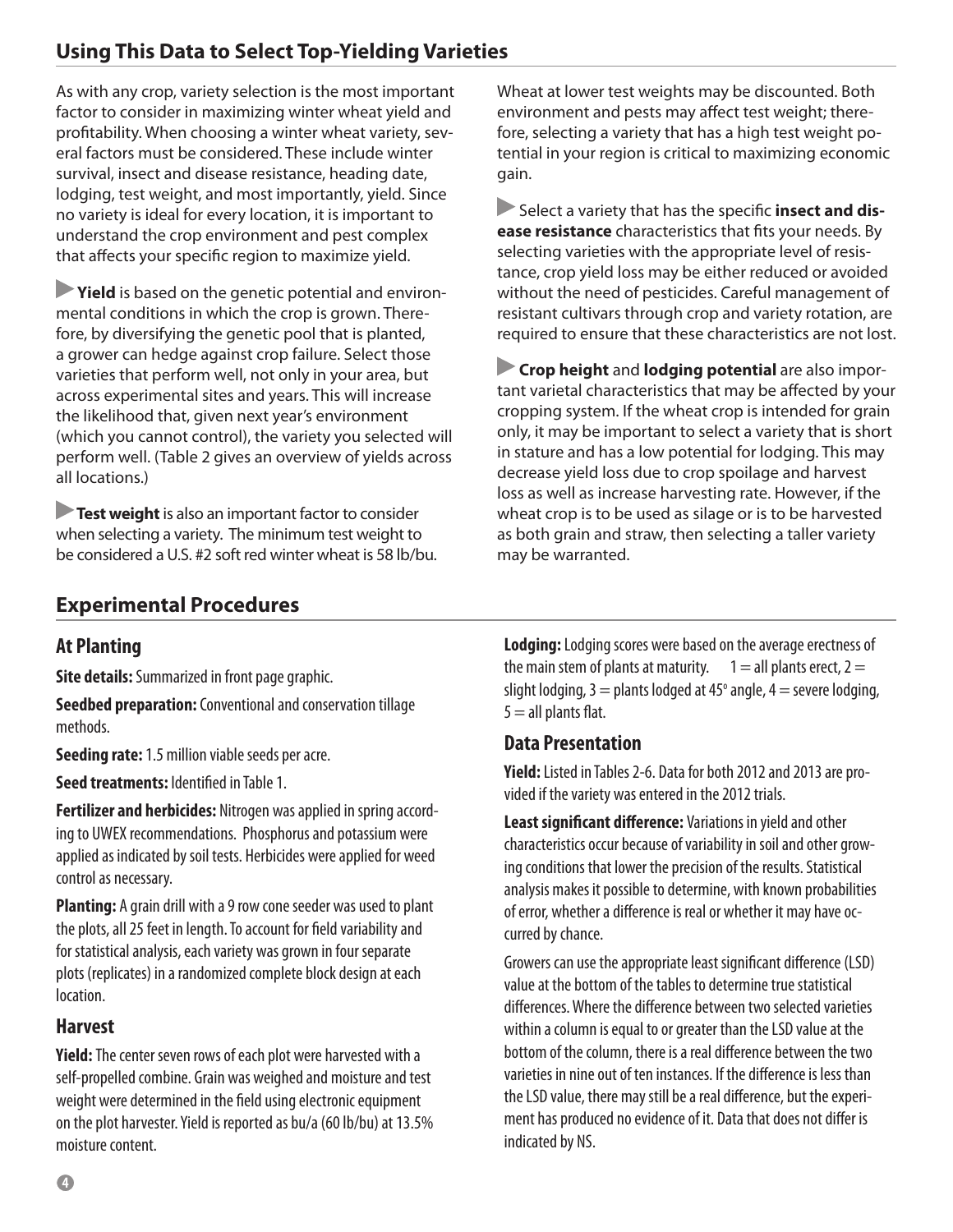<span id="page-4-0"></span>

| <b>Brand &amp; Company Information</b>                                                                 | <b>2013 Varieties</b>                                                                                                                  | <b>Seed Treatments</b>                                                                                                                                                        |
|--------------------------------------------------------------------------------------------------------|----------------------------------------------------------------------------------------------------------------------------------------|-------------------------------------------------------------------------------------------------------------------------------------------------------------------------------|
| <b>AgriMAXX</b> www.agrimaxxwheat.com<br>AgriMAXX Wheat Company (855-629-9432)                         | 413, 427, 434, 438, Exp. 1342                                                                                                          | Dividend Extreme, Cruiser                                                                                                                                                     |
| <b>Croplan Genetics WWW.answerplot.com</b><br>Winfield Solutions (608-516-4636)                        | 8925, 9012, 9101, 9201                                                                                                                 | Warden Cereals, Storicide II                                                                                                                                                  |
| <b>Diener</b> www.biotownseeds.com<br>BioTown Seeds (219-984-6038)                                     | D492W, D506W, D512W                                                                                                                    | Dividend Extreme, Cruiser, Storicide II                                                                                                                                       |
| Dyna-Gro www.dynagroseed.com<br>Dyna-Gro Seed (614-761-4110)                                           | 9042, 9223                                                                                                                             | Foothold Extra, Awaken                                                                                                                                                        |
| Equity Seed www.go2dei.com<br>Direct Enterprises (888-895-7333)                                        | Quest, Sienna, Guardian                                                                                                                | Nforce $ST$ (+ N-Hibit)                                                                                                                                                       |
| FS Seed www.fsseed.com/midwest<br>Growmark, Inc. (309-660-5576)                                        | FS 602, FS 622, FS 625, FS 626                                                                                                         | Dividend Extreme, Cruiser                                                                                                                                                     |
| <b>Jung</b> www.jungseedgenetics.com<br>Jung Seed Genetics (920-326-5891)                              | 5820, 5855<br>5930                                                                                                                     | Dividend Extreme, Cruiser<br><b>Dividend Extreme</b>                                                                                                                          |
| <b>LCS/VanTreek</b><br>VanTreek Seed Farms (920-467-2422)                                              | $L-423$                                                                                                                                | Dividend Extreme, Cruiser                                                                                                                                                     |
| LCS/Welter www.welterseed.com<br>Welter Seed & Honey Co. (800-470-3325)                                | $L-314$                                                                                                                                | None                                                                                                                                                                          |
| Legacy www.legacyseeds.com<br>Legacy Seeds Inc. (715-467-2555)                                         | LW 1065, LW 1155, LW 1210, LW 1230, LW 1250, LXW 1323<br>LW 1312, LW 1335<br>LW 1370<br>LXW 1375                                       | Sativa IM, Sabrex<br>Dividend Extreme, Cruiser<br>Dividend Extreme, Apron XL<br><b>Dividend Extreme</b>                                                                       |
| <b>Limagrain Cereal Seeds</b><br>Limagrain Cereal Seeds (970-498-2200)<br>www.limagraincerealseeds.com | LCS 38686                                                                                                                              | Dividend Extreme, Cruiser                                                                                                                                                     |
| Pioneer www.pioneer.com<br>DuPont Pioneer (507-625-3045)                                               | 25R34, 25R40, 25R46, 25R47                                                                                                             | Dividend Extreme, Gaucho                                                                                                                                                      |
| PIP www.pipseeds.com<br>Partners in Production (877-GRO-SEED)                                          | 702, 703, 721, 722, 726, 727, 729, 732, 733, 734,<br>735, 740, 748, 749, 752, 758, 759, 760, 761, 769,<br>781, 782, 783                | Charter, Imidacloprid<br>Charter, Imidacloprid<br>Charter, Imidacloprid                                                                                                       |
| <b>Pro Seed Genetics</b><br>Pro Seed Genetics Cooperative<br>$(920 - 388 - 2824)$                      | PRO 200, PRO 260, PRO 320A, PRO Ex 370, PRO Ex 390<br><b>PRO Ex 310</b><br><b>PRO Ex 330</b><br><b>PRO Ex 350</b><br><b>PRO Ex 380</b> | Dividend Extreme, Bio-Forge, Macho 600ST<br>Difenoconazole<br>Difenoconazole, Mefenoxam, Imidacloprid<br>Dividend Extreme, Cruiser<br>Dividend Extreme, Cruiser, Storicide II |
| <b>Public</b><br>WI Foundation Seeds (608-846-9761)<br>www.wisconsinfoundationseeds.wisc.edu           | Hopewell, Kaskaskia, Red Devil Brand, Sunburst                                                                                         | Dividend Extreme, Bio-Forge, Macho 600ST                                                                                                                                      |
| Public-exp wcia.wisc.edu<br>WI Crop Improvement Assn. (608-262-0167)                                   | VA 09W-73                                                                                                                              | Raxil MD, Storicide II                                                                                                                                                        |
| <b>Syngenta</b> www.agriprowheat.com<br>Syngenta Seeds (765-412-5420)                                  | SY 483, SY 1526, W1104                                                                                                                 | Dividend Extreme, Cruiser 5FS                                                                                                                                                 |
| Tracy www.tracyseeds.com<br>Tracy Seeds, LLC (608-752-2767)                                            | TW30-12, TW73-12<br>TW52-13                                                                                                            | Proceed, Gaucho<br>Dividend Extreme, CruiserMaxx                                                                                                                              |
| <b>Van Treeck</b><br>VanTreek Seed Farms<br>920-467-2422                                               | Exp. J-334                                                                                                                             | Dividend Extreme, Cruiser                                                                                                                                                     |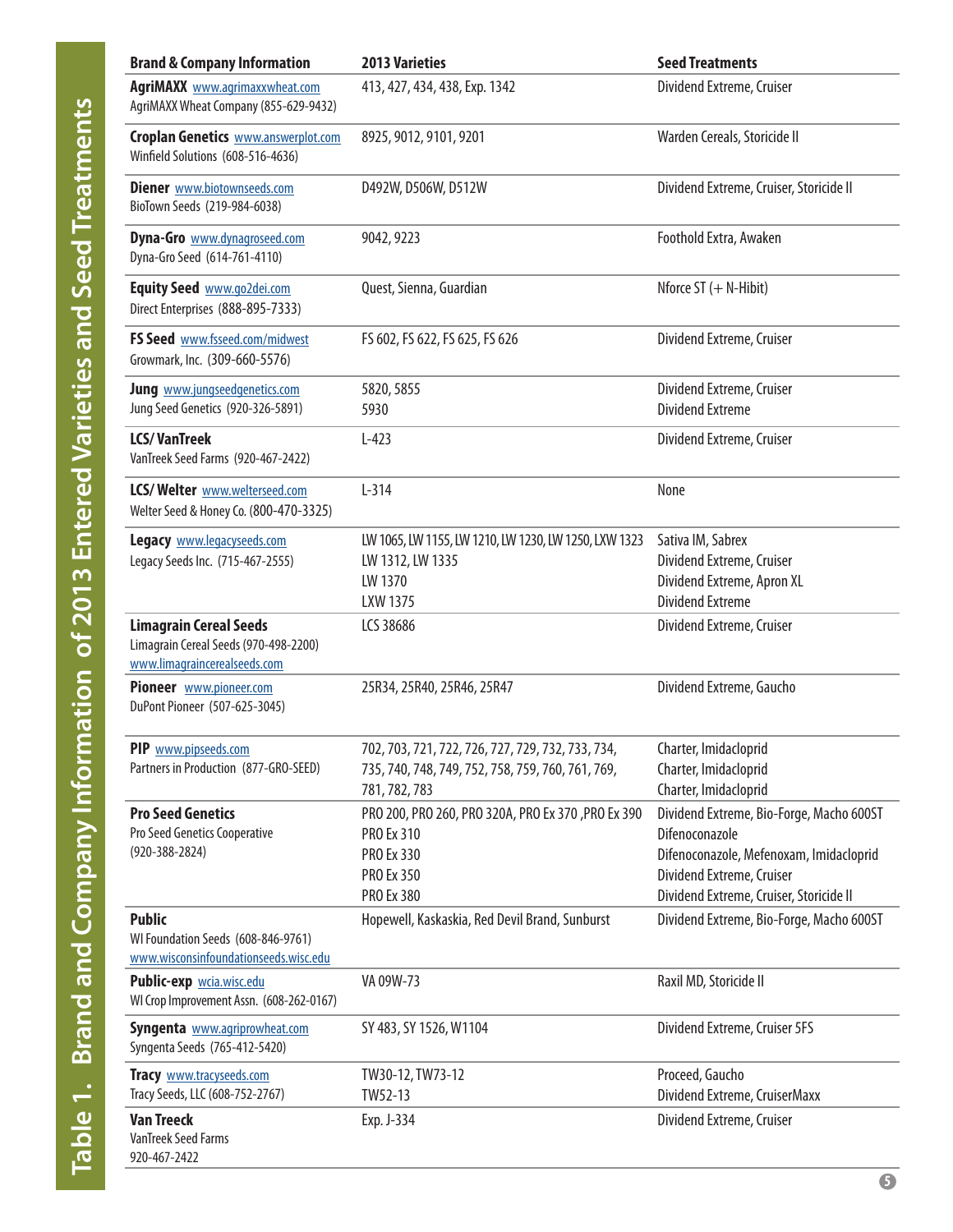<span id="page-5-0"></span>

|                        |                 | 2013   |        | 4-test<br>average |        | $\bigstar$ Arlington |          |           | Chilton |          |         |        | Janesville |        |        | Lancaster |        | 2012 <sup>4-test</sup> average                      |
|------------------------|-----------------|--------|--------|-------------------|--------|----------------------|----------|-----------|---------|----------|---------|--------|------------|--------|--------|-----------|--------|-----------------------------------------------------|
|                        |                 |        | Yield  | Test wt.          |        | Yield                | Test wt. |           | Yield   | Test wt. |         | Yield  | Test wt.   |        | Yield  | Test wt.  |        | Yield                                               |
| <b>Brand</b>           | Entry           |        | (bu/a) | (lb/bu)           |        | (bu/a)               | (lb/bu)  |           | (bu/a)  | (lb/bu)  |         | (bu/a) | (lb/bu)    |        | (bu/a) | (lb/bu)   |        | (bu/a)                                              |
| AgriMAXX               | 413             | $\ast$ | 89     | 58.9              |        | 85                   | 57.1     | $\ast$    | 104     | 60.1     |         | 73     | 60.5       |        | 93     | 58.0      |        | 109                                                 |
|                        | 427             |        | 80     | 57.5              |        | 80                   | 56.5     |           | 86      | 58.4     |         | 68     | 57.4       |        | 88     | 57.7      |        | 111                                                 |
|                        | 434             |        | 82     | 58.8              |        | 85                   | 57.6     |           | 84      | 58.4     |         | 66     | 59.9       |        | 92     | 59.3      |        | --                                                  |
|                        | 438             |        | 85     | 58.1              |        | 88                   | 57.3     |           | 87      | 57.7     | $\ast$  | 74     | 58.5       |        | 92     | 59.0      |        | $-$                                                 |
|                        | Exp. 1342       |        | 72     | 58.7              |        | 78                   | 56.8     |           | 70      | 58.3     |         | 62     | 60.5       |        | 81     | 59.2      |        | $-\, -$                                             |
| Croplan                | 8925            |        | 81     | 60.2              |        | 79                   | 59.0     | $\ast$    | 95      | 61.2     |         | 70     | 61.7       |        | 82     | 59.0      |        | 100                                                 |
| Genetics               | 9012            | $\ast$ | 87     | 60.4              | $\ast$ | 92                   | 58.4     |           | 93      | 59.6     |         | 71     | 61.8       |        | 92     | 61.7      |        | 96                                                  |
|                        | 9101            |        | 84     | 59.2              |        | 89                   | 57.4     |           | 80      | 59.5     |         | 73     | 61.1       |        | 95     | 59.0      |        | 111                                                 |
|                        | 9201            |        | 76     | 58.7              |        | 82                   | 57.7     |           | 73      | 58.4     |         | 63     | 59.8       |        | 85     | 59.0      |        | $\overline{\phantom{a}}$                            |
| Diener                 | D492W           | $\ast$ | 91     | 59.5              | $\ast$ | 92                   | 57.3     | $\ast$    | 101     | 59.5     |         | 72     | 60.9       |        | 98     | 60.2      |        | 109                                                 |
|                        | D506W           |        | 73     | 56.3              |        | 81                   | 55.9     |           | $70$    | 56.4     |         | 65     | 56.1       |        | 78     | 56.8      |        | 104                                                 |
|                        | D512W           |        | 81     | 58.1              |        | 84                   | 57.3     |           | 84      | 57.7     |         | 70     | 58.4       |        | 86     | 59.0      |        | $\hspace{0.05cm} -\hspace{0.05cm} -\hspace{0.05cm}$ |
| Dyna-Gro               | 9042            |        | 82     | 58.8              |        | 77                   | 57.4     |           | 89      | 58.9     |         | 68     | 59.0       |        | 96     | 60.0      |        | 113                                                 |
|                        | 9223            | $\ast$ | 87     | 58.1              |        | 84                   | 56.5     | $\ast$    | 95      | 58.5     | $\ast$  | 74     | 58.8       |        | 94     | 58.7      |        | 113                                                 |
| <b>Equity Seed</b>     | Quest           |        | 78     | 57.3              |        | 75                   | 55.9     |           | 78      | 57.6     |         | 65     | 57.6       |        | 93     | 57.9      |        | 105                                                 |
|                        | Sienna          |        | 83     | 58.6              |        | 90                   | 57.3     |           | 84      | 58.9     |         | 65     | 59.1       |        | 94     | 59.2      |        | 104                                                 |
|                        | Guardian        |        | 80     | 58.8              |        | 87                   | 56.8     |           | 79      | 59.2     |         | 64     | 58.8       |        | 91     | 60.5      |        | --                                                  |
| FS Seed                | FS 602          | $\ast$ | 87     | 59.0              |        | 89                   | 57.2     | $\star$   | 98      | 59.4     |         | 71     | 60.9       |        | 90     | 58.6      |        | 109                                                 |
|                        | FS 622          |        | 83     | 61.1              |        | 84                   | 59.4     | $\ast$    | 96      | 61.8     |         | 66     | 62.2       |        | 88     | 61.0      |        | 107                                                 |
|                        | FS 625          |        | 80     | 57.3              |        | 82                   | 56.4     |           | 86      | 58.1     |         | 67     | 56.8       |        | 87     | 57.8      |        | 112                                                 |
|                        | FS 626          |        | 77     | 58.7              |        | 84                   | 57.7     |           | 85      | 59.0     |         | 60     | 59.0       |        | 80     | 59.2      |        | $\overline{\phantom{a}}$                            |
| Jung                   | 5820            |        | 84     | 60.1              | $\ast$ | 93                   | 58.3     |           | 85      | 60.0     |         | 71     | 61.8       |        | 87     | 60.3      |        | 101                                                 |
|                        | 5855            | $\ast$ | 86     | 58.8              |        | 88                   | 57.8     |           | 93      | 59.3     |         | 66     | 58.5       |        | 98     | 59.8      |        | 103                                                 |
|                        | 5930            |        | 84     | 58.7              | $\ast$ | 93                   | 56.4     |           | 92      | 60.1     |         | 66     | 59.2       |        | 86     | 59.1      |        | $-\,-$                                              |
| LCS / Van Treek        | $L-423$         |        | 78     | 60.3              |        | 73                   | 57.9     |           | 84      | 60.2     |         | 68     | 61.6       |        | 86     | 61.3      |        | --                                                  |
| LCS / Welter           | $L-314$         |        | 80     | 59.6              |        | 75                   | 57.1     |           | 85      | 59.9     |         | 70     | 60.9       |        | $90\,$ | 60.5      |        | --                                                  |
| Legacy                 | LW 1065         |        | 82     | 59.8              |        | 81                   | 58.9     |           | 93      | 60.6     |         | 67     | 60.1       |        | 87     | 59.5      |        | 99                                                  |
|                        | LW 1155         |        | 83     | 59.1              |        | 77                   | 56.4     |           | 92      | 59.8     |         | 71     | 60.7       |        | 92     | 59.4      |        | 105                                                 |
|                        | LW 1210         |        | 84     | 60.4              |        | 89                   | 57.7     |           | 90      | 60.3     |         | 70     | 62.2       |        | 89     | 61.3      |        | 100                                                 |
|                        | LW 1230         |        | 78     | 59.5              |        | 78                   | 57.8     | $\ast$    | 94      | 60.4     |         | 59     | 59.4       |        | 81     | 60.5      |        | 99                                                  |
|                        | LW 1250         |        | 80     | 60.5              |        | 82                   | 59.4     |           | $90\,$  | 61.9     |         | 60     | 59.9       |        | 89     | 61.0      |        | 92                                                  |
|                        | LW 1312         |        | 84     | 58.1              |        | 87                   | 56.6     |           | 85      | 57.5     | $\ast$  | 76     | 59.2       |        | 88     | 59.0      |        | --                                                  |
|                        | LW 1335         |        | 81     | 59.8              |        | 84                   | 58.8     | $\vert$ * | 98      | 62.0     |         | 55     | 58.5       |        | 85     | 59.6      |        | $-\,$                                               |
|                        | LW 1370         |        | 82     | 59.1              |        | 85                   | 59.0     |           | 93      | 59.5     |         | 63     | 58.8       |        | 87     | 59.2      |        | $-\,-$                                              |
|                        | <b>LXW 1323</b> |        | 85     | 59.7              |        | 87                   | 57.7     |           | 88      | 59.7     |         | 73     | 61.4       |        | 91     | 60.2      |        | --                                                  |
|                        | LXW 1375        | $\ast$ | 91     | 59.0              |        | 89                   | 55.1     | $\ast$    | 95      | 60.1     | $\star$ | 75     | 59.7       | $\ast$ | 105    | 61.0      |        | $-\!$                                               |
| Limagrain Cereal Seeds | LCS 38686       |        | 83     | 59.1              |        | 78                   | 57.2     | $\ast$    | 97      | 60.3     | $\ast$  | 74     | 60.8       |        | 81     | 58.0      |        | $\overline{\phantom{a}}$                            |
| Pioneer                | 25R34           |        | 83     | 58.5              |        | 89                   | 56.7     | $\ast$    | 105     | 59.4     |         | 67     | 59.3       |        | 68     | 58.5      | $\ast$ | 117                                                 |
|                        | 25R40           |        | 84     | 60.0              |        | 91                   | 58.8     |           | 83      | 59.9     |         | 71     | 61.4       |        | 93     | 59.9      |        | $* 122$                                             |
|                        | 25R46           | $\ast$ | 86     | 60.4              | $\ast$ | 94                   | 58.5     |           | 90      | 60.7     |         | 71     | 61.2       |        | 87     | 61.0      |        | $\overline{\phantom{a}}$                            |
|                        | 25R47           | $\ast$ | 88     | 58.3              |        | 91                   | 56.6     | $\ast$    | 103     | 59.7     |         | 64     | 58.5       |        | 93     | 58.5      |        | $* 117$                                             |
| PIP                    | 702             |        | 84     | 59.0              |        | 85                   | 57.8     |           | 93      | 59.7     |         | 69     | 59.2       |        | 89     | 59.2      |        | 104                                                 |
|                        | 703             |        | 85     | 58.8              |        | 82                   | 57.2     |           | 93      | 59.3     | $\ast$  | 77     | 59.7       |        | 89     | 58.9      |        | $\overline{\phantom{a}}$                            |
|                        | 721             |        | 85     | 57.7              | $\ast$ | 92                   | 56.7     |           | 87      | 57.6     |         | 68     | 57.4       |        | 93     | 59.2      |        | 113                                                 |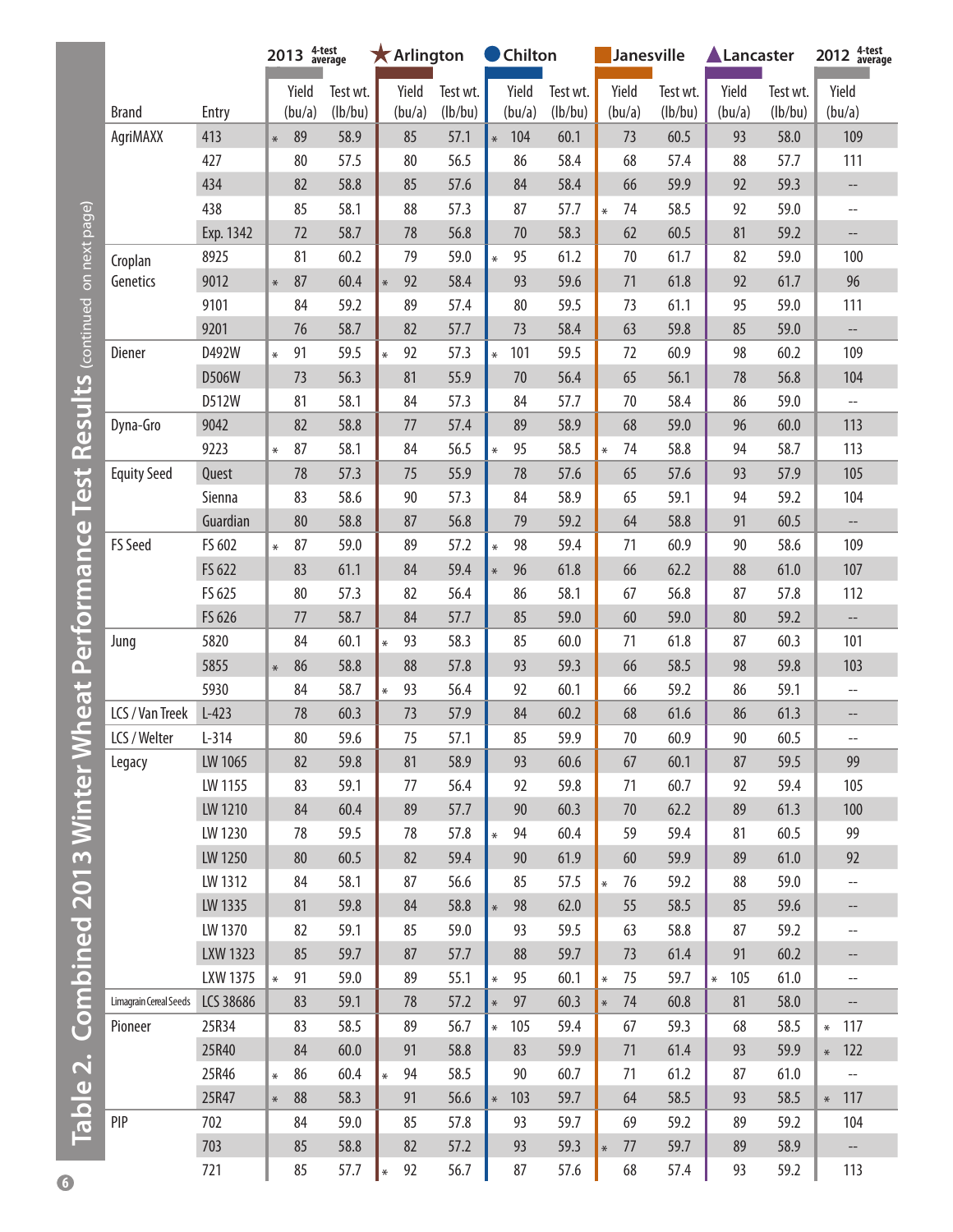|                                             |              |                   | 2013   |        | 4-test<br>average |        | $\bigstar$ Arlington |          |        | Chilton |          |        | Janesville |          | Lancaster |          | 2012 <sup>4-test</sup><br>average                   |
|---------------------------------------------|--------------|-------------------|--------|--------|-------------------|--------|----------------------|----------|--------|---------|----------|--------|------------|----------|-----------|----------|-----------------------------------------------------|
|                                             |              |                   |        | Yield  | Test wt.          |        | Yield                | Test wt. |        | Yield   | Test wt. |        | Yield      | Test wt. | Yield     | Test wt. | Yield                                               |
|                                             | <b>Brand</b> | Entry             |        | (bu/a) | (lb/bu)           |        | (bu/a)               | (lb/bu)  |        | (bu/a)  | (lb/bu)  |        | (bu/a)     | (lb/bu)  | (bu/a)    | (lb/bu)  | (bu/a)                                              |
|                                             | PIP (cont'd) | 722               |        | 77     | 57.3              |        | 80                   | 56.6     |        | 85      | 58.1     |        | 63         | 57.7     | 81        | 57.0     | $* 114$                                             |
|                                             |              | 726               |        | 80     | 59.0              |        | 84                   | 57.6     | $\ast$ | 94      | 60.6     |        | 61         | 60.2     | 83        | 57.7     | $\overline{\phantom{a}}$                            |
| Test Results (continued from previous page) |              | 727               |        | 83     | 60.3              |        | 86                   | 59.2     | $\ast$ | 96      | 61.7     |        | 59         | 60.2     | 92        | 60.1     | $-\!$ .                                             |
|                                             |              | 729               |        | 84     | 60.1              |        | 87                   | 59.0     | $\ast$ | 97      | 61.2     |        | 64         | 60.5     | 89        | 59.5     | 109                                                 |
|                                             |              | 732               |        | 79     | 58.8              |        | 83                   | 56.9     |        | 82      | 58.6     |        | 62         | 59.2     | 92        | 60.4     | 111                                                 |
|                                             |              | 733               | $\ast$ | 92     | 58.8              | $\ast$ | 99                   | 57.6     | $\ast$ | 98      | 58.8     | ¥      | 79         | 60.4     | 94        | 58.6     | $- -$                                               |
|                                             |              | 734               | $\ast$ | 89     | 61.2              | $\ast$ | 92                   | 59.5     | $\ast$ | 97      | 61.3     | $\ast$ | 76         | 62.6     | 94        | 61.3     | $\overline{\phantom{a}}$                            |
|                                             |              | 735               | $\ast$ | 87     | 59.3              |        | 91                   | 57.9     | $\ast$ | 97      | 59.6     |        | 69         | 61.2     | 91        | 58.7     | $\overline{\phantom{a}}$                            |
|                                             |              | 740               |        | 78     | 58.1              |        | 80                   | 57.2     |        | 86      | 57.6     |        | 69         | 59.5     | 78        | 58.2     | 105                                                 |
|                                             |              | 748               |        | 82     | 60.5              |        | 89                   | 58.9     | $\ast$ | 95      | 61.1     |        | 59         | 61.2     | 87        | 60.7     | $\overline{\phantom{a}}$                            |
|                                             |              | 749               |        | 85     | 57.8              |        | 86                   | 56.1     | $\ast$ | 94      | 57.8     |        | 71         | 58.4     | 88        | 59.0     | $\overline{\phantom{0}}$                            |
|                                             |              | 752               |        | 83     | 58.8              |        | 81                   | 57.8     |        | 86      | 58.2     | $\ast$ | 74         | 59.6     | 91        | 59.6     | 106                                                 |
|                                             |              | 758               |        | 81     | 60.0              |        | 82                   | 58.8     |        | 92      | 61.5     |        | 60         | 59.9     | 90        | 60.0     |                                                     |
|                                             |              | 759               |        | 84     | 58.1              |        | 90                   | 57.3     |        | 89      | 58.1     |        | 71         | 58.6     | 87        | 58.3     | $\hspace{0.05cm} -\hspace{0.05cm} -\hspace{0.05cm}$ |
|                                             |              | 760               |        | 85     | 59.7              |        | 91                   | 57.5     |        | 92      | 61.1     |        | 67         | 59.7     | 91        | 60.5     | 91                                                  |
|                                             |              | 761               |        | 84     | 59.2              |        | 90                   | 57.3     | $\ast$ | 96      | 61.1     |        | 64         | 59.4     | 84        | 58.8     | 92                                                  |
|                                             |              | 769               |        | 81     | 57.4              |        | 84                   | 56.5     |        | 88      | 57.4     |        | 68         | 58.1     | 86        | 57.8     | --                                                  |
|                                             |              | 781               |        | 74     | 59.0              |        | 74                   | 56.3     |        | 80      | 59.3     |        | 60         | 60.4     | 81        | 59.8     | $\overline{\phantom{a}}$                            |
|                                             |              | 782               |        | 85     | 62.7              | $\ast$ | 92                   | 60.9     |        | 91      | 63.6     |        | 69         | 63.1     | 86        | 63.2     | --                                                  |
|                                             |              | 783               |        | 85     | 60.1              |        | 87                   | 58.0     |        | 89      | 59.8     |        | 71         | 60.9     | 95        | 61.6     |                                                     |
| <b>Winter Wheat Performance</b>             | Pro Seed     | <b>PRO 200</b>    |        | 84     | 60.7              |        | 89                   | 59.4     | $\ast$ | 99      | 61.0     |        | 67         | 61.9     | 79        | 60.7     | 93                                                  |
|                                             | Genetics     | PRO 260           |        | 80     | 58.0              |        | 82                   | 57.6     |        | 93      | 58.7     |        | 69         | 59.1     | 77        | 56.5     | 104                                                 |
|                                             |              | <b>PRO 320A</b>   |        | 80     | 59.7              |        | 83                   | 57.9     |        | 84      | 60.2     |        | 71         | 62.5     | 84        | 58.2     | 105                                                 |
|                                             |              | PRO Ex 310        |        | 84     | 58.3              |        | 91                   | 57.4     |        | 91      | 58.9     |        | 62         | 58.8     | 93        | 58.2     | 104                                                 |
|                                             |              | <b>PRO Ex 330</b> |        | 77     | 57.2              |        | 80                   | 56.0     |        | 75      | 56.7     |        | 60         | 57.0     | 93        | 59.1     | 106                                                 |
|                                             |              | PRO Ex 350        |        | 81     | 57.7              |        | 82                   | 57.3     |        | 84      | 58.3     |        | 67         | 57.7     | 88        | 57.7     | 106                                                 |
|                                             |              | PRO Ex 370        |        | 79     | 57.8              |        | 81                   | 57.5     |        | 91      | 58.7     |        | 66         | 58.7     | 77        | 56.3     |                                                     |
|                                             |              | PRO Ex 380        |        | 84     | 62.3              |        | 87                   | 60.5     |        | 90      | 63.2     | $\ast$ | 79         | 64.1     | 80        | 61.6     | $\overline{\phantom{a}}$                            |
|                                             |              | PRO Ex 390        |        | 80     | 59.6              |        | 81                   | 58.4     |        | 83      | 59.2     |        | 66         | 59.6     | 90        | 61.4     |                                                     |
|                                             | Public       | Hopewell          |        | 82     | 59.6              |        | 79                   | 58.5     | $\ast$ | 94      | 60.6     |        | 71         | 60.2     | 83        | 59.4     | 99                                                  |
| <b>2013</b>                                 |              | Kaskaskia         |        | 83     | 61.4              |        | 89                   | 59.9     | $\ast$ | 95      | 62.2     |        | 67         | 62.7     | 83        | 60.7     | 97                                                  |
|                                             |              | Red Devil Brand   |        | 80     | 59.7              |        | 83                   | 59.1     | $\ast$ | 98      | 60.7     |        | 64         | 61.4     | 75        | 57.8     | 106                                                 |
|                                             |              | Sunburst          | $\ast$ | 86     | 61.7              |        | 83                   | 59.6     | $\ast$ | 103     | 62.5     |        | 69         | 62.7     | 90        | 62.1     | 107                                                 |
| Combined                                    | Public-exp   | VA 09W-73         |        | 43     | 54.2              |        | 49                   | 54.4     |        | 26      | 55.9     |        | 49         | 58.3     | 42        | 49.3     | $\overline{\phantom{a}}$                            |
|                                             | Syngenta     | SY 483            |        | 85     | 58.6              |        | $80\,$               | 55.2     |        | 89      | 59.6     | $\ast$ | 81         | 60.0     | 89        | 59.8     | 108                                                 |
|                                             |              | SY 1526           |        | 72     | 58.1              |        | 84                   | 57.2     |        | 74      | 59.1     |        | 57         | 58.5     | 73        | 57.6     | $-\,$                                               |
|                                             |              | W1104             |        | 79     | 57.7              |        | 82                   | 55.8     |        | 72      | 57.4     | $\ast$ | 75         | 60.3     | 85        | 57.4     | 109                                                 |
|                                             | <b>Tracy</b> | TW30-12           |        | 79     | 59.0              |        | 88                   | 57.7     |        | 89      | 60.9     |        | 58         | 58.2     | 82        | 59.3     | $\overline{\phantom{a}}$                            |
|                                             |              | TW52-13           |        | 79     | 59.8              |        | 87                   | 59.6     | $\ast$ | 94      | 61.5     |        | 56         | 58.7     | 80        | 59.2     | --                                                  |
| $\mathbf{r}$                                |              | TW73-12           |        | 86     | 58.6              |        | 81                   | 56.3     | $\ast$ | 104     | 60.0     |        | 69         | 60.5     | 90        | 57.7     | $\overline{\phantom{a}}$                            |
| Table <sup>1</sup>                          | Van Treeck   | Exp. J-334        |        | 82     | 59.9              |        | 87                   | 59.7     | $\ast$ | 103     | 61.0     |        | 53         | 58.8     | 85        | $60.2$   |                                                     |
|                                             |              | Mean              |        | 82     | 59.1              |        | 85                   | 57.6     |        | 89      | 59.6     |        | 67         | 59.9     | 87        | 59.2     | 102                                                 |
|                                             |              | LSD(.10)          |        | 6      | 1.1               |        | $\overline{7}$       | 1.2      |        | 11      | 1.1      |        | 7          | 1.1      | 7         | 1.4      | $\,8\,$                                             |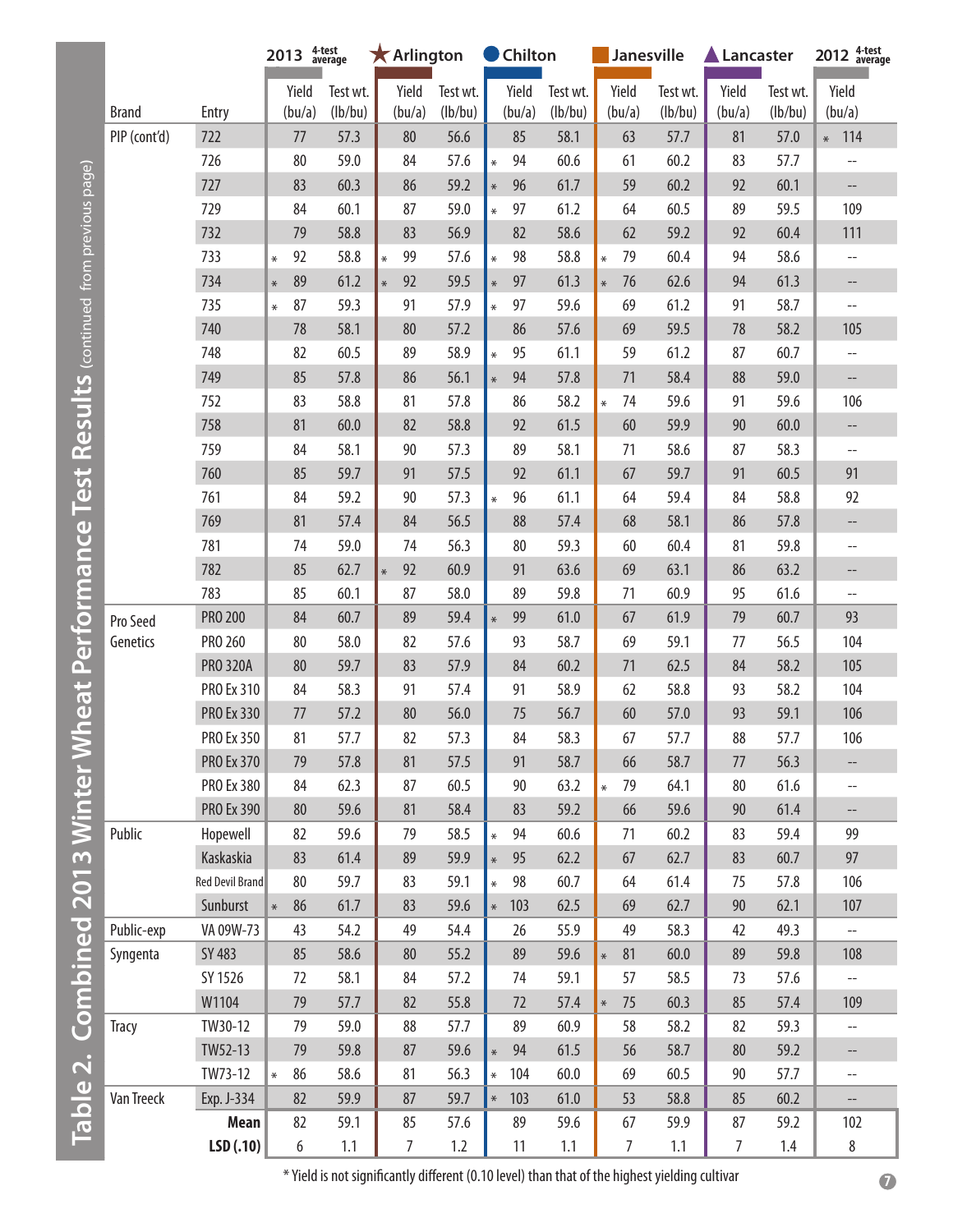<span id="page-7-0"></span>

|                                                               |                         |                 |        | 2013 means      |                        |                 |                    |                                 | 2012 means |                          |                                    |
|---------------------------------------------------------------|-------------------------|-----------------|--------|-----------------|------------------------|-----------------|--------------------|---------------------------------|------------|--------------------------|------------------------------------|
|                                                               | <b>Brand</b>            | Entry           |        | Yield<br>(bu/a) | Test weight<br>(lb/bu) | Height<br>(in.) | Lodging<br>$(1-5)$ | Winterkill <sup>1</sup><br>(% ) |            | Yield<br>(bu/a)          | Test weight<br>(lb/bu)             |
|                                                               | AgriMAXX                | 413             |        | 85              | 57.1                   | 32              | 1.0                | 9                               |            | 120                      | 62.5                               |
|                                                               |                         | 427             |        | 80              | 56.5                   | 33              | 1.0                | 15                              |            | 128                      | 60.8                               |
|                                                               |                         | 434             |        | 85              | 57.6                   | 32              | $1.0$              | 14                              |            | --                       | --                                 |
|                                                               |                         | 438             |        | 88              | 57.3                   | 35              | 1.0                | 9                               |            | $\overline{\phantom{a}}$ | $\hspace{0.05cm} -\hspace{0.05cm}$ |
|                                                               |                         | Exp. 1342       |        | 78              | 56.8                   | 32              | 1.0                | 20                              |            | $\overline{\phantom{a}}$ | --                                 |
| <b>heat Performance Test Results</b> (continued on next page) | <b>Croplan Genetics</b> | 8925            |        | 79              | 59.0                   | 35              | 1.0                | 19                              |            | 113                      | 62.5                               |
|                                                               |                         | 9012            | $\ast$ | 92              | 58.4                   | 35              | 1.0                | 16                              |            | 113                      | 63.5                               |
|                                                               |                         | 9101            |        | 89              | 57.4                   | 33              | 1.0                | 16                              |            | 121                      | 63.1                               |
|                                                               |                         | 9201            |        | 82              | 57.7                   | 33              | 1.0                | 13                              |            | $\qquad \qquad -$        | $\overline{\phantom{a}}$           |
|                                                               | Diener                  | D492W           | $\ast$ | 92              | 57.3                   | 32              | 1.0                | 13                              |            | 121                      | 62.4                               |
|                                                               |                         | D506W           |        | 81              | 55.9                   | 32              | 1.0                | 19                              |            | 121                      | 60.6                               |
|                                                               |                         | D512W           |        | 84              | 57.3                   | 35              | 1.0                | 15                              |            | $\overline{\phantom{a}}$ | $\overline{\phantom{a}}$           |
|                                                               | Dyna-Gro                | 9042            |        | 77              | 57.4                   | 32              | 1.0                | 19                              |            | 129                      | 61.9                               |
|                                                               |                         | 9223            |        | 84              | 56.5                   | 35              | 1.0                | 6                               |            | 121                      | 60.5                               |
|                                                               | <b>Equity Seed</b>      | Quest           |        | 75              | 55.9                   | 33              | 1.0                | 19                              |            | 120                      | 61.0                               |
|                                                               |                         | Sienna          |        | 90              | 57.3                   | 37              | 1.0                | 15                              |            | 116                      | 60.8                               |
|                                                               |                         | Guardian        |        | 87              | 56.8                   | 35              | 1.0                | 11                              |            | $\overline{\phantom{a}}$ | --                                 |
|                                                               | FS Seed                 | FS 602          |        | 89              | 57.2                   | 31              | 1.0                | 9                               |            | 115                      | 62.5                               |
|                                                               |                         | FS 622          |        | 84              | 59.4                   | 34              | $1.0$              | 20                              |            | 126                      | 64.2                               |
|                                                               |                         | FS 625          |        | 82              | 56.4                   | 33              | 1.0                | 13                              |            | 126                      | 61.9                               |
|                                                               |                         | FS 626          |        | 84              | 57.7                   | 34              | 1.0                | 19                              |            | $\overline{\phantom{a}}$ | $\overline{\phantom{a}}$           |
|                                                               | Jung                    | 5820            | $\ast$ | 93              | 58.3                   | 36              | 1.0                | 15                              |            | 117                      | 63.6                               |
|                                                               |                         | 5855            |        | 88              | 57.8                   | 36              | 1.0                | 11                              |            | 114                      | 60.5                               |
|                                                               |                         | 5930            | $\ast$ | 93              | 56.4                   | 35              | 1.0                | 15                              |            | $-\!$                    | $- -$                              |
|                                                               | LCS / VanTreek          | $L-423$         |        | 73              | 57.9                   | 32              | 1.0                | $9\phantom{.}$                  |            | --                       | --                                 |
|                                                               | LCS / Welter            | $L-314$         |        | 75              | 57.1                   | 36              | $1.0\,$            | 24                              |            | $- -$                    |                                    |
|                                                               | Legacy                  | LW 1065         |        | 81              | 58.9                   | 34              | 1.0                | 11                              |            | 107                      | 62.4                               |
|                                                               |                         | LW 1155         |        | 77              | 56.4                   | 31              | $1.0\,$            | 20                              |            | 117                      | 62.3                               |
|                                                               |                         | LW 1210         |        | 89              | 57.7                   | 37              | $1.0\,$            | 11                              |            | 117                      | 63.7                               |
|                                                               |                         | LW 1230         |        | 78              | 57.8                   | 33              | $1.0\,$            | $10\,$                          |            | 99                       | 62.6                               |
|                                                               |                         | LW 1250         |        | 82              | 59.4                   | 34              | 1.0                | $11$                            |            | 99                       | 63.3                               |
|                                                               |                         | LW 1312         |        | 87              | 56.6                   | 35              | 1.0                | 21                              |            | $\overline{\phantom{a}}$ | $\overline{\phantom{a}}$           |
|                                                               |                         | LW 1335         |        | 84              | 58.8                   | 34              | 1.0                | $10$                            |            | --                       | --                                 |
|                                                               |                         | LW 1370         |        | 85              | 59.0                   | 33              | 1.0                | 13                              |            | $-\,$                    | --                                 |
|                                                               |                         | <b>LXW 1323</b> |        | 87              | 57.7                   | 35              | $1.0\,$            | 14                              |            | --                       | --                                 |
|                                                               |                         | LXW 1375        |        | 89              | 55.1                   | 32              | $1.0\,$            | 16                              |            | $\overline{\phantom{a}}$ | --                                 |
| Arlington 2013 Winter W                                       | Limagrain Cereal Seeds  | LCS 38686       |        | 78              | 57.2                   | 32              | 1.0                | $\bf 8$                         |            | --                       | --                                 |
|                                                               | Pioneer                 | 25R34           |        | 89              | 56.7                   | 36              | 1.0                | 9                               | $\ast$     | 139                      | 61.9                               |
|                                                               |                         | 25R40           |        | 91              | 58.8                   | 32              | $1.0\,$            | 11                              | $\ast$     | 143                      | 64.3                               |
|                                                               |                         | 25R46           | $\ast$ | 94              | 58.5                   | 32              | $1.0\,$            | 18                              |            | $\overline{\phantom{a}}$ | $\overline{\phantom{a}}$           |
|                                                               |                         | 25R47           |        | 91              | 56.6                   | 33              | $1.0\,$            | $9\phantom{.0}$                 | $\ast$     | 138                      | 61.6                               |
| Table 3.                                                      | PIP                     | 702             |        | 85              | 57.8                   | 33              | 1.0                | 11                              |            | 120                      | 61.0                               |
|                                                               |                         | 703             |        | 82              | 57.2                   | 33              | $1.0\,$            | 20                              |            | $\overline{\phantom{a}}$ | $\overline{\phantom{a}}$           |
|                                                               |                         | 721             | $\ast$ | 92              | 56.7                   | 36              | 1.0                | 11                              |            | 128                      | 60.9                               |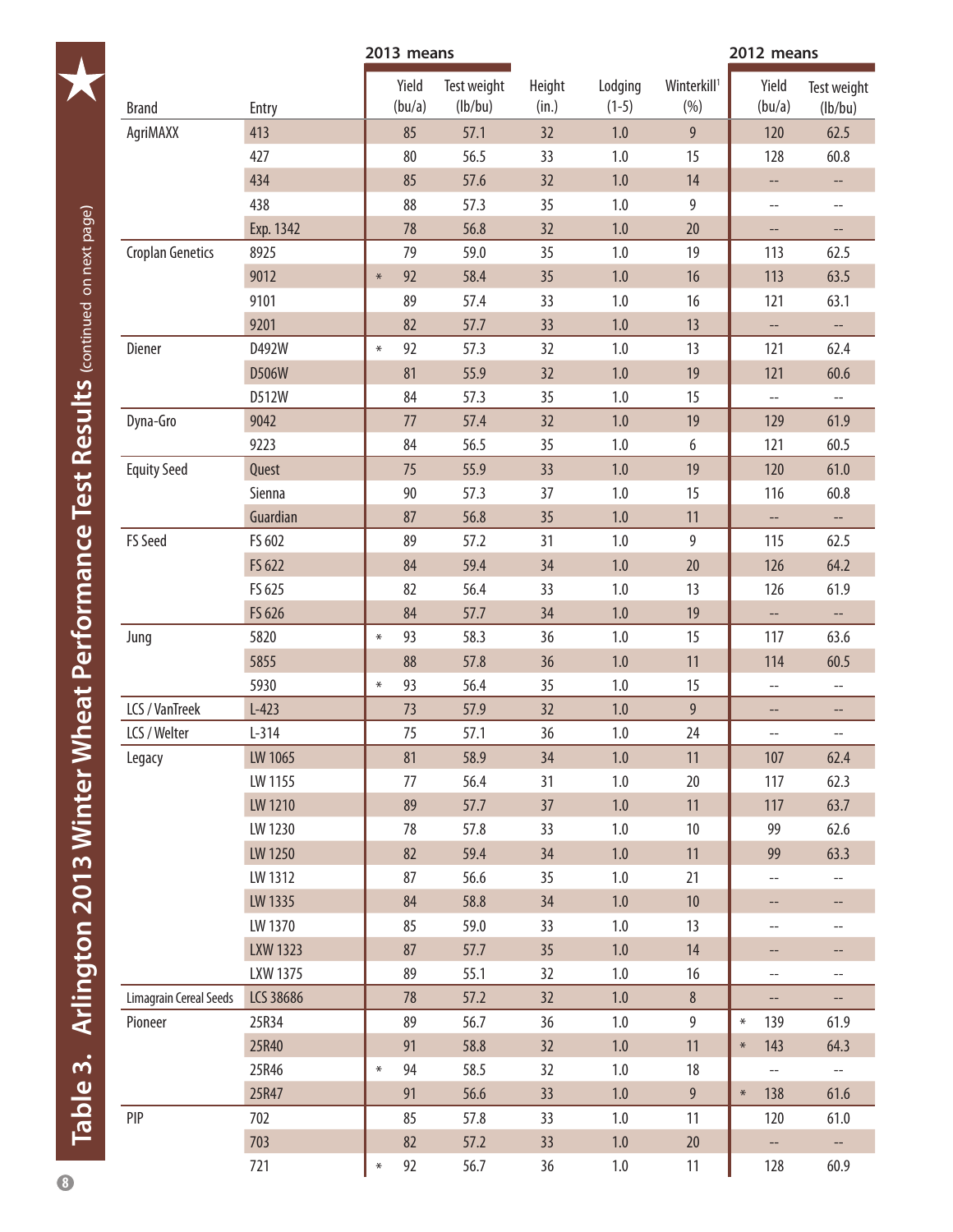|                   | 2013 means             |                 |                        |                 | 2012 means         |                                 |                          |                          |
|-------------------|------------------------|-----------------|------------------------|-----------------|--------------------|---------------------------------|--------------------------|--------------------------|
| <b>Brand</b>      | Entry                  | Yield<br>(bu/a) | Test weight<br>(lb/bu) | Height<br>(in.) | Lodging<br>$(1-5)$ | Winterkill <sup>1</sup><br>(% ) | Yield<br>(bu/a)          | Test weight<br>(lb/bu)   |
| PIP (cont'd)      | 722                    | 80              | 56.6                   | 34              | 1.0                | 15                              | 131                      | 61.2                     |
|                   | 726                    | 84              | 57.6                   | 35              | 1.0                | 28                              | $\overline{\phantom{a}}$ | --                       |
|                   | 727                    | 86              | 59.2                   | 35              | $1.0\,$            | 13                              | $\overline{\phantom{a}}$ | --                       |
|                   | 729                    | 87              | 59.0                   | 36              | 1.0                | 14                              | 122                      | 62.5                     |
|                   | 732                    | 83              | 56.9                   | 32              | $1.0\,$            | 15                              | 128                      | 62.7                     |
|                   | 733                    | 99<br>$\ast$    | 57.6                   | 35              | 1.0                | 15                              | --                       | $-$                      |
|                   | 734                    | 92<br>$\ast$    | 59.5                   | 35              | $1.0\,$            | $\,8\,$                         | --                       | --                       |
|                   | 735                    | 91              | 57.9                   | 33              | $1.0\,$            | 16                              | $\overline{\phantom{a}}$ | $\overline{\phantom{a}}$ |
|                   | 740                    | 80              | 57.2                   | 32              | $1.0\,$            | 24                              | 123                      | 63.2                     |
|                   | 748                    | 89              | 58.9                   | 35              | 1.0                | 15                              | --                       | $\overline{\phantom{a}}$ |
|                   | 749                    | 86              | 56.1                   | 35              | $1.0\,$            | 19                              | --                       | $\overline{\phantom{a}}$ |
|                   | 752                    | 81              | 57.8                   | 33              | $1.0\,$            | 23                              | 128                      | 61.2                     |
|                   | 758                    | 82              | 58.8                   | 35              | 1.0                | 15                              | $\overline{\phantom{a}}$ | --                       |
|                   | 759                    | 90              | 57.3                   | 36              | $1.0\,$            | 14                              | $\qquad \qquad -$        | $\overline{\phantom{a}}$ |
|                   | 760                    | 91              | 57.5                   | 37              | $1.0\,$            | 16                              | 91                       | 61.3                     |
|                   | 761                    | 90              | 57.3                   | 36              | 1.0                | 14                              | 95                       | 61.6                     |
|                   | 769                    | 84              | 56.5                   | 35              | $1.0\,$            | 15                              | --                       | --                       |
|                   | 781                    | 74              | 56.3                   | 34              | $1.0\,$            | 31                              | $- -$                    | $-$                      |
|                   | 782                    | 92<br>$\ast$    | 60.9                   | 36              | 1.0                | 13                              | --                       | --                       |
|                   | 783                    | 87              | 58.0                   | 36              | 1.0                | 14                              | $\overline{\phantom{a}}$ | $\overline{\phantom{a}}$ |
| Pro Seed Genetics | <b>PRO 200</b>         | 89              | 59.4                   | 37              | $1.0\,$            | $\overline{3}$                  | 95                       | 61.8                     |
|                   | PRO 260                | 82              | 57.6                   | 34              | $1.0\,$            | 20                              | 124                      | 63.1                     |
|                   | <b>PRO 320A</b>        | 83              | 57.9                   | 38              | $1.0\,$            | 16                              | 117                      | 63.1                     |
|                   | <b>PRO Ex 310</b>      | 91              | 57.4                   | 38              | $1.0\,$            | 10                              | 118                      | 60.8                     |
|                   | <b>PRO Ex 330</b>      | 80              | 56.0                   | 33              | $1.0\,$            | 15                              | 121                      | 61.9                     |
|                   | PRO Ex 350             | 82              | 57.3                   | 33              | $1.0\,$            | 13                              | 123                      | 60.9                     |
|                   | <b>PRO Ex 370</b>      | 81              | 57.5                   | 33              | 1.0                | 18                              | $--$                     | --                       |
|                   | PRO Ex 380             | 87              | 60.5                   | 32              | $1.0\,$            | 13                              | --                       | --                       |
|                   | <b>PRO Ex 390</b>      | 81              | 58.4                   | 34              | 1.0                | 24                              | $\overline{\phantom{a}}$ | --                       |
| Public            | Hopewell               | 79              | 58.5                   | 35              | 1.0                | 9                               | 110                      | 62.6                     |
|                   | Kaskaskia              | 89              | 59.9                   | 39              | $1.0\,$            | $\,8\,$                         | 103                      | 64.0                     |
|                   | <b>Red Devil Brand</b> | 83              | 59.1                   | 36              | $1.0\,$            | $9\,$                           | 115                      | 62.5                     |
|                   | Sunburst               | 83              | 59.6                   | 30              | $1.0\,$            | 13                              | 123                      | 64.9                     |
| Public-exp        | VA 09W-73              | 49              | 54.4                   | 29              | $1.0\,$            | 48                              | $\overline{a}$           | $\overline{\phantom{a}}$ |
| Syngenta          | SY 483                 | 80              | 55.2                   | 33              | $1.0\,$            | 11                              | 115                      | 61.7                     |
|                   | SY 1526                | 84              | 57.2                   | 32              | $1.0\,$            | 20                              | $\overline{\phantom{a}}$ | $\overline{\phantom{a}}$ |
|                   | W1104                  | 82              | 55.8                   | 31              | $1.0\,$            | 21                              | 123                      | 61.3                     |
| Tracy             | TW30-12                | 88              | 57.7                   | 37              | $1.0\,$            | $\,8\,$                         | --                       | $-$                      |
|                   | TW52-13                | 87              | 59.6                   | 34              | 1.0                | 11                              | --                       | --                       |
|                   | TW73-12                | 81              | 56.3                   | 31              | $1.0\,$            | 9                               | --                       | $-$                      |
| Van Treeck        | Exp. J-334             | 87              | 59.7                   | 34              | $1.0\,$            | $\overline{9}$                  | $\overline{\phantom{a}}$ | $\overline{\phantom{0}}$ |
|                   | <b>Mean</b>            | 85              | 57.6                   | 34              | $1.0\,$            | 15                              | 113                      | 62.3                     |
|                   | LSD(.10)               | 7               | $1.2\,$                | 1               | <b>NS</b>          | $10\,$                          | $\boldsymbol{6}$         | $0.7\,$                  |

<sup>1</sup> Winterkill = visual estimate taken at green-up of the percent total plot stand loss due to winter injury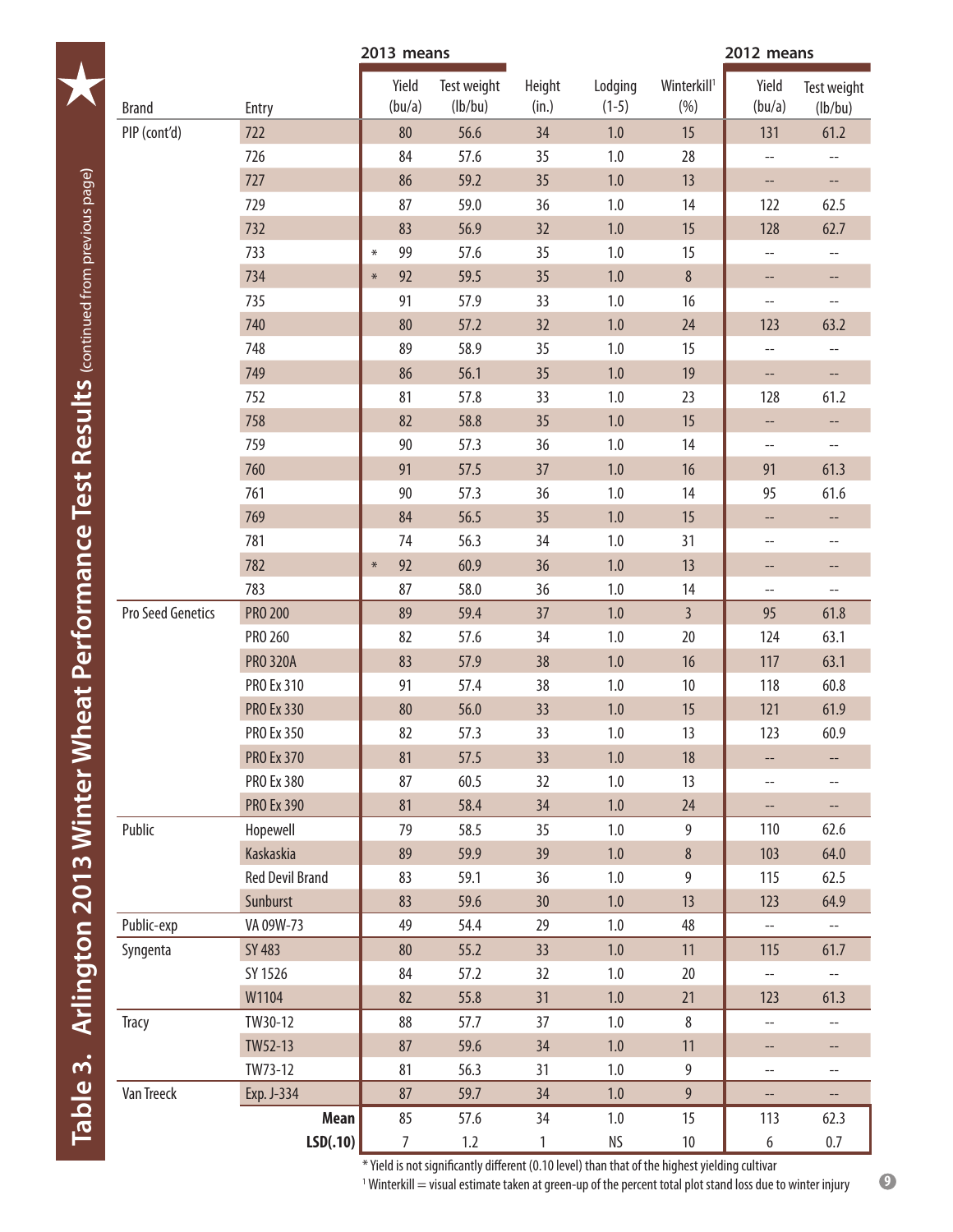<span id="page-9-1"></span><span id="page-9-0"></span>

|                         | 2013 means      |        |                 | 2012 means             |                 |                    |                                 |        |                          |                          |
|-------------------------|-----------------|--------|-----------------|------------------------|-----------------|--------------------|---------------------------------|--------|--------------------------|--------------------------|
| <b>Brand</b>            | Entry           |        | Yield<br>(bu/a) | Test weight<br>(lb/bu) | Height<br>(in.) | Lodging<br>$(1-5)$ | Winterkill <sup>1</sup><br>(% ) |        | Yield<br>(bu/a)          | Test weight<br>(lb/bu)   |
| AgriMAXX                | 413             | $\ast$ | 104             | 60.1                   | 29              | 1.0                | 8                               |        | 107                      | 59.1                     |
|                         | 427             |        | 86              | 58.4                   | 32              | 1.0                | 35                              | $\ast$ | 114                      | 60.1                     |
|                         | 434             |        | 84              | 58.4                   | 29              | 1.0                | 24                              |        | --                       | н,                       |
|                         | 438             |        | 87              | 57.7                   | 33              | 1.0                | 40                              |        | $\qquad \qquad -$        | $\qquad \qquad -$        |
|                         | Exp. 1342       |        | 70              | 58.3                   | 29              | 1.0                | 51                              |        | --                       | --                       |
| <b>Croplan Genetics</b> | 8925            | $\ast$ | 95              | 61.2                   | 33              | 1.0                | 28                              |        | 108                      | 61.9                     |
|                         | 9012            |        | 93              | 59.6                   | 34              | 1.0                | 28                              |        | 101                      | 59.9                     |
|                         | 9101            |        | 80              | 59.5                   | 31              | 1.0                | 65                              |        | 110                      | 60.4                     |
|                         | 9201            |        | 73              | 58.4                   | 29              | 1.0                | 53                              |        | $\hspace{0.05cm} \ldots$ | --                       |
| Diener                  | D492W           | $\ast$ | 101             | 59.5                   | 30              | $1.0\,$            | 15                              | $\ast$ | 113                      | 58.7                     |
|                         | D506W           |        | 70              | 56.4                   | 30              | 1.0                | 65                              |        | 107                      | 59.4                     |
|                         | D512W           |        | 84              | 57.7                   | 33              | 1.0                | 28                              |        | $\overline{\phantom{a}}$ | $\overline{\phantom{a}}$ |
| Dyna-Gro                | 9042            |        | 89              | 58.9                   | 31              | 1.0                | 16                              | $\ast$ | 113                      | 59.7                     |
|                         | 9223            | $\ast$ | 95              | 58.5                   | 34              | 1.0                | 29                              |        | 112                      | 60.0                     |
| <b>Equity Seed</b>      | Quest           |        | 78              | 57.6                   | 31              | 1.0                | 34                              |        | 109                      | 59.4                     |
|                         | Sienna          |        | 84              | 58.9                   | 35              | 1.0                | 53                              |        | 104                      | 58.7                     |
|                         | Guardian        |        | 79              | 59.2                   | 31              | 1.0                | 29                              |        | --                       | --                       |
| <b>FS Seed</b>          | FS 602          | $\ast$ | 98              | 59.4                   | 30              | 1.0                | 10                              |        | 108                      | 59.6                     |
|                         | FS 622          | $\ast$ | 96              | 61.8                   | 31              | 1.0                | 31                              |        | 103                      | 62.2                     |
|                         | FS 625          |        | 86              | 58.1                   | 31              | 1.0                | 31                              | $\ast$ | 115                      | 59.6                     |
|                         | FS 626          |        | 85              | 59.0                   | 29              | 1.0                | 33                              |        | --                       | $-$                      |
| Jung                    | 5820            |        | 85              | 60.0                   | 31              | 1.0                | 41                              |        | 97                       | 59.3                     |
|                         | 5855            |        | 93              | 59.3                   | 35              | 1.0                | 41                              |        | 108                      | 58.2                     |
|                         | 5930            |        | 92              | 60.1                   | 32              | 1.0                | 19                              |        | --                       | $-$                      |
| LCS / VanTreek          | $L-423$         |        | 84              | 60.2                   | 32              | 1.0                | 40                              |        |                          |                          |
| LCS / Welter            | $L-314$         |        | 85              | 59.9                   | 35              | 1.0                | 31                              |        | --                       |                          |
| Legacy                  | LW 1065         |        | 93              | 60.6                   | 31              | 1.0                | 35                              | $\ast$ | 114                      | 61.8                     |
|                         | LW 1155         |        | 92              | 59.8                   | 29              | 1.0                | 30                              | $\ast$ | 117                      | 59.4                     |
|                         | LW 1210         |        | 90              | 60.3                   | 33              | $1.0\,$            | 34                              |        | 99                       | 59.9                     |
|                         | LW 1230         | $\ast$ | 94              | 60.4                   | 31              | $1.0\,$            | 10 <sup>°</sup>                 |        | 105                      | 61.4                     |
|                         | LW 1250         |        | 90              | 61.9                   | 32              | 1.0                | 15                              |        | 101                      | 61.3                     |
|                         | LW 1312         |        | 85              | 57.5                   | 34              | $1.0\,$            | 25                              |        | $\overline{\phantom{a}}$ | $\overline{\phantom{a}}$ |
|                         | LW 1335         | $\ast$ | 98              | 62.0                   | 34              | $1.0\,$            | 14                              |        | --                       | --                       |
|                         | LW 1370         |        | 93              | 59.5                   | 32              | $1.0\,$            | 24                              |        | $\overline{\phantom{a}}$ | --                       |
|                         | <b>LXW 1323</b> |        | 88              | 59.7                   | 35              | 1.0                | 44                              |        | --                       |                          |
|                         | LXW 1375        | $\ast$ | 95              | 60.1                   | 32              | $1.0\,$            | 40                              |        | $-\!$ –                  | $- -$                    |
| Limagrain Cereal Seeds  | LCS 38686       | $\ast$ | 97              | 60.3                   | 31              | 1.0                | 25                              |        | --                       | --                       |
| Pioneer                 | 25R34           | $\ast$ | 105             | 59.4                   | 32              | $1.0\,$            | 21                              | $\ast$ | 119                      | 60.5                     |
|                         | 25R40           |        | 83              | 59.9                   | 27              | 1.0                | 34                              |        | 111                      | 60.8                     |
|                         | 25R46           |        | 90              | 60.7                   | 30              | $1.0\,$            | 35                              |        | $-\!$ $\!-$              | --                       |
|                         | 25R47           | $\ast$ | 103             | 59.7                   | 30              | 1.0                | $6\phantom{a}$                  | $\ast$ | 119                      | 59.7                     |
| PIP                     | 702             |        | 93              | 59.7                   | 31              | 1.0                | 10 <sup>°</sup>                 |        | 102                      | 58.4                     |
|                         | 703             |        | 93              | 59.3                   | 31              | $1.0\,$            | 21                              |        | н,                       | ÷÷                       |
|                         | 721             |        | 87              | 57.6                   | 33              | 1.0                | 29                              | $\ast$ | 119                      | 59.7                     |
|                         |                 |        |                 |                        |                 |                    |                                 |        |                          |                          |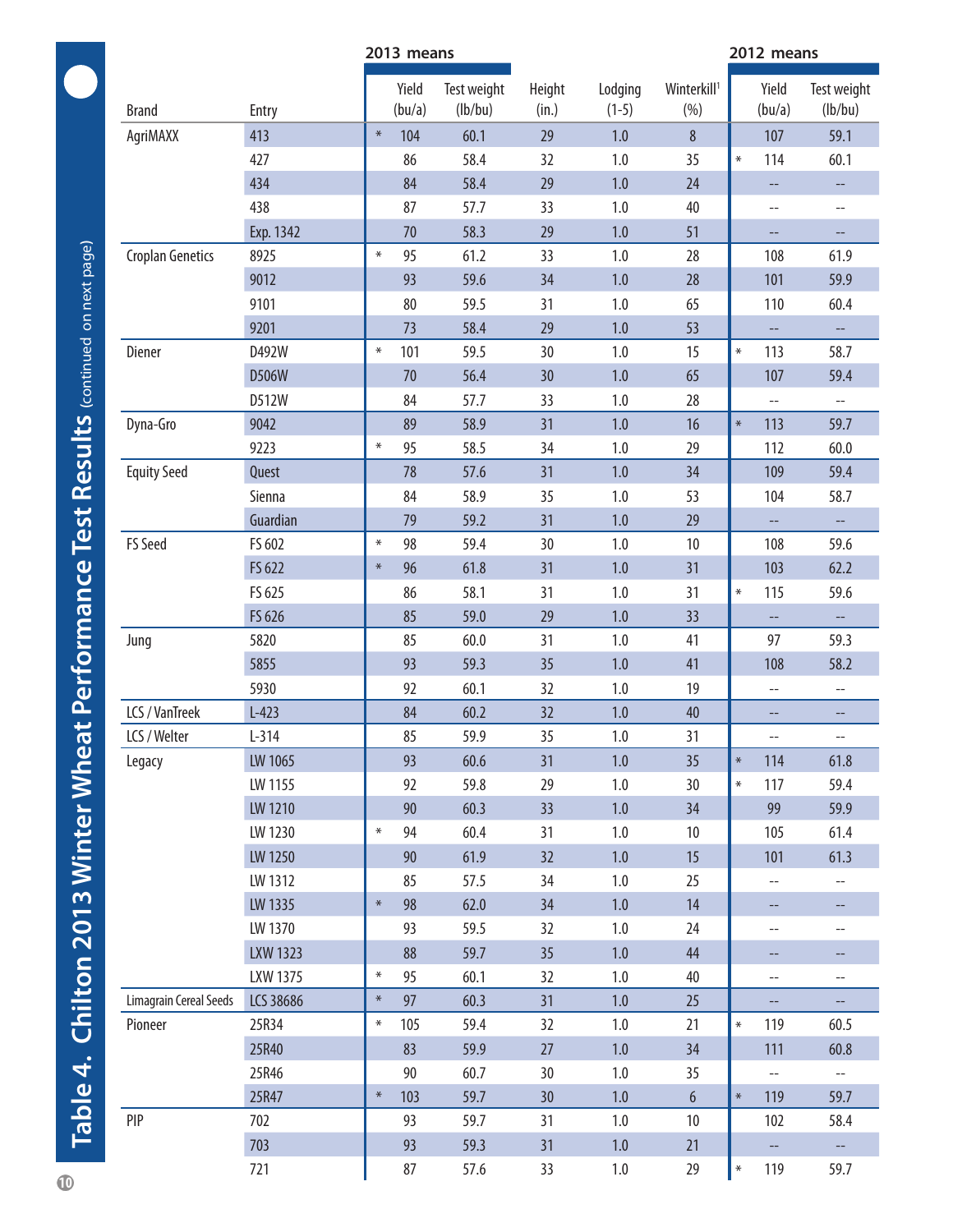|                   |                        | 2013 means |                 |                        |                 | 2012 means         |                                 |        |                          |                                                     |
|-------------------|------------------------|------------|-----------------|------------------------|-----------------|--------------------|---------------------------------|--------|--------------------------|-----------------------------------------------------|
| <b>Brand</b>      | Entry                  |            | Yield<br>(bu/a) | Test weight<br>(lb/bu) | Height<br>(in.) | Lodging<br>$(1-5)$ | Winterkill <sup>1</sup><br>(% ) |        | Yield<br>(bu/a)          | Test weight<br>(lb/bu)                              |
| PIP (cont'd)      | 722                    |            | 85              | 58.1                   | 31              | 1.0                | 35                              | $\ast$ | 115                      | 59.4                                                |
|                   | 726                    | $\ast$     | 94              | 60.6                   | 33              | 1.0                | 44                              |        | $\overline{\phantom{a}}$ | $\hspace{0.05cm} -\hspace{0.05cm} -\hspace{0.05cm}$ |
|                   | 727                    | $\ast$     | 96              | 61.7                   | 33              | 1.0                | 18                              |        | --                       | --                                                  |
|                   | 729                    | $\ast$     | 97              | 61.2                   | 33              | $1.0\,$            | 18                              | $\ast$ | 113                      | 61.6                                                |
|                   | 732                    |            | 82              | 58.6                   | 29              | 1.0                | 23                              | $\ast$ | 122                      | 59.7                                                |
|                   | 733                    | $\ast$     | 98              | 58.8                   | 32              | 1.0                | 11                              |        | $\overline{\phantom{a}}$ | $\overline{\phantom{a}}$                            |
|                   | 734                    | $\ast$     | 97              | 61.3                   | 33              | 1.0                | 23                              |        | --                       | --                                                  |
|                   | 735                    | $\ast$     | 97              | 59.6                   | 32              | 1.0                | 30                              |        | $\overline{\phantom{a}}$ | $\overline{\phantom{a}}$                            |
|                   | 740                    |            | 86              | 57.6                   | 32              | 1.0                | 46                              |        | 111                      | 59.3                                                |
|                   | 748                    | $\ast$     | 95              | 61.1                   | 33              | 1.0                | 21                              |        | $\overline{a}$           | $- -$                                               |
|                   | 749                    | $\ast$     | 94              | 57.8                   | 33              | 1.0                | 19                              |        | --                       | Щ,                                                  |
|                   | 752                    |            | 86              | 58.2                   | 32              | 1.0                | 23                              |        | 110                      | 60.2                                                |
|                   | 758                    |            | 92              | 61.5                   | 33              | 1.0                | 25                              |        | $\overline{\phantom{a}}$ | $\hspace{0.05cm} -\hspace{0.05cm} -\hspace{0.05cm}$ |
|                   | 759                    |            | 89              | 58.1                   | 34              | 1.0                | 26                              |        | $-\,-$                   | $- -$                                               |
|                   | 760                    |            | 92              | 61.1                   | 33              | 1.0                | 18                              |        | 105                      | 61.7                                                |
|                   | 761                    | $\ast$     | 96              | 61.1                   | 35              | 1.0                | 10                              |        | 105                      | 61.9                                                |
|                   | 769                    |            | 88              | 57.4                   | 33              | 1.0                | 26                              |        | --                       |                                                     |
|                   | 781                    |            | 80              | 59.3                   | 31              | 1.0                | 66                              |        | $\overline{a}$           | $\qquad \qquad -$                                   |
|                   | 782                    |            | 91              | 63.6                   | 34              | 1.0                | 14                              |        | --                       | $\overline{\phantom{a}}$                            |
|                   | 783                    |            | 89              | 59.8                   | 33              | 1.0                | 35                              |        | $\overline{\phantom{a}}$ | $\overline{\phantom{a}}$                            |
| Pro Seed Genetics | <b>PRO 200</b>         | $\ast$     | 99              | 61.0                   | 36              | 1.0                | 5                               |        | 104                      | 59.7                                                |
|                   | PRO 260                |            | 93              | 58.7                   | 32              | 1.0                | 23                              | $\ast$ | 114                      | 60.1                                                |
|                   | <b>PRO 320A</b>        |            | 84              | 60.2                   | 35              | 1.0                | 18                              |        | 96                       | 60.3                                                |
|                   | PRO Ex 310             |            | 91              | 58.9                   | 36              | 1.0                | 50                              | $\ast$ | 115                      | 59.2                                                |
|                   | <b>PRO Ex 330</b>      |            | 75              | 56.7                   | 31              | 1.0                | 35                              |        | 106                      | 58.8                                                |
|                   | <b>PRO Ex 350</b>      |            | 84              | 58.3                   | 31              | 1.0                | 44                              | $\ast$ | 113                      | 59.9                                                |
|                   | <b>PRO Ex 370</b>      |            | 91              | 58.7                   | 32              | 1.0                | 33                              |        | --                       |                                                     |
|                   | PRO Ex 380             |            | 90              | 63.2                   | 31              | 2.0                | 11                              |        | $\overline{\phantom{a}}$ | $- -$                                               |
|                   | <b>PRO Ex 390</b>      |            | 83              | 59.2                   | 32              | 1.0                | 53                              |        | $- -$                    |                                                     |
| Public            | Hopewell               | $\ast$     | 94              | 60.6                   | 35              | $1.0\,$            | 15                              |        | 101                      | 61.2                                                |
|                   | Kaskaskia              | $\ast$     | 95              | 62.2                   | 37              | 1.0                | 13                              |        | 101                      | 62.4                                                |
|                   | <b>Red Devil Brand</b> | $\ast$     | 98              | 60.7                   | 33              | 1.0                | 8                               |        | 111                      | 61.0                                                |
|                   | Sunburst               | $\ast$     | 103             | 62.5                   | 31              | 1.0                | 11                              | $\ast$ | 113                      | 63.9                                                |
| Public-exp        | VA 09W-73              |            | 26              | 55.9                   | 26              | $1.0\,$            | 96                              |        | $\overline{\phantom{a}}$ | $-$                                                 |
| Syngenta          | SY 483                 |            | 89              | 59.6                   | 32              | 1.0                | 34                              | $\ast$ | 114                      | 61.1                                                |
|                   | SY 1526                |            | 74              | 59.1                   | 32              | 1.0                | 56                              |        | $-$                      |                                                     |
|                   | W1104                  |            | 72              | 57.4                   | 30 <sup>°</sup> | 1.0                | 68                              |        | 108                      | 59.6                                                |
| Tracy's           | TW30-12                |            | 89              | 60.9                   | 35              | 1.0                | 13                              |        | $\overline{\phantom{a}}$ | $- -$                                               |
|                   | TW52-13                | $\ast$     | 94              | 61.5                   | 34              | 1.0                | 18                              |        | --                       | $\overline{\phantom{a}}$                            |
|                   | TW73-12                | $\ast$     | 104             | 60.0                   | 30              | 1.0                | 20                              |        | $\overline{\phantom{a}}$ | $- -$                                               |
| Van Treeck        | Exp. J-334             | $\ast$     | 103             | 61.0                   | 35              | 1.0                | $6\phantom{a}$                  |        | --                       |                                                     |
|                   | Mean                   |            | 89              | 59.6                   | 32              | 1.0                | 29                              |        | 107                      | 60.5                                                |
|                   | LSD(.10)               |            | 11              | 1.1                    | $\overline{2}$  | 0.2                | 20                              |        | 9                        | 0.9                                                 |

 $1$  Winterkill  $=$  visual estimate taken at green-up of the percent total plot stand loss due to winter injury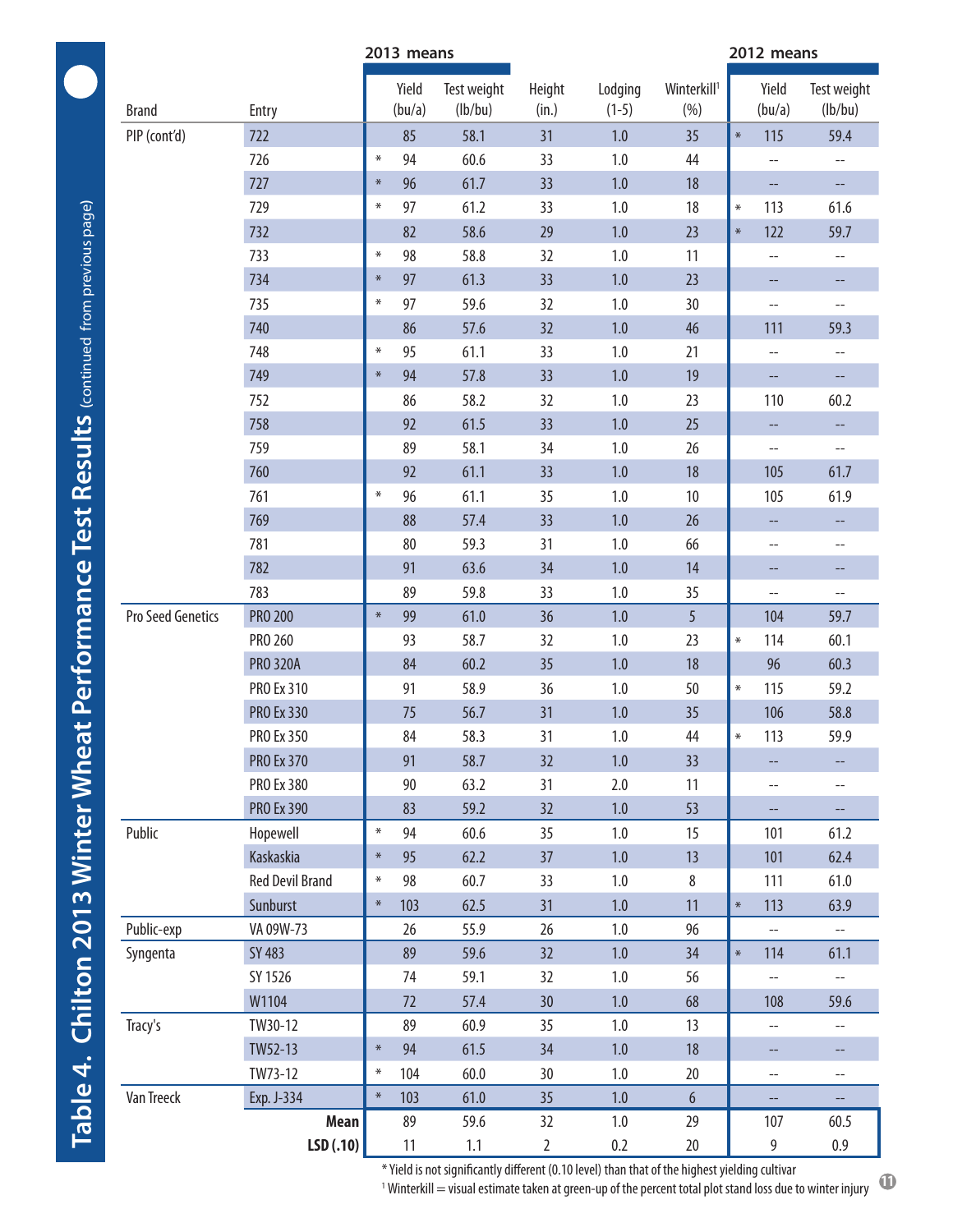<span id="page-11-0"></span>

|                         |                 | 2013 means      |                     |                 |                    |                                | 2012 means               |                          |
|-------------------------|-----------------|-----------------|---------------------|-----------------|--------------------|--------------------------------|--------------------------|--------------------------|
| <b>Brand</b>            | Entry           | Yield<br>(bu/a) | Test wt.<br>(lb/bu) | Height<br>(in.) | Lodging<br>$(1-5)$ | Winterkill <sup>1</sup><br>(%) | Yield<br>(bu/a)          | Test wt.<br>(lb/bu)      |
| AgriMAXX                | 413             | 73              | 60.5                | 30              | 1.0                | $\pmb{0}$                      | 94<br>$\ast$             | 62.6                     |
|                         | 427             | 68              | 57.4                | 31              | 1.0                | $\pmb{0}$                      | 102<br>$\ast$            | 60.0                     |
|                         | 434             | 66              | 59.9                | 30              | 1.0                | $\bf{0}$                       | --                       | --                       |
|                         | 438             | 74<br>$\ast$    | 58.5                | 33              | 1.0                | 0                              | $\overline{\phantom{a}}$ | $- -$                    |
|                         | Exp. 1342       | 62              | 60.5                | 30              | 1.0                | $\pmb{0}$                      | --                       | $- -$                    |
| <b>Croplan Genetics</b> | 8925            | 70              | 61.7                | 31              | 1.0                | $\pmb{0}$                      | 83                       | 62.4                     |
|                         | 9012            | 71              | 61.8                | 33              | 1.0                | $\pmb{0}$                      | 82                       | 62.9                     |
|                         | 9101            | 73              | 61.1                | 31              | 1.0                | 0                              | 94<br>$\ast$             | 61.7                     |
|                         | 9201            | 63              | 59.8                | 30              | 1.0                | $\mathbf{0}$                   | Ц.                       | Щ,                       |
| Diener                  | D492W           | 72              | 60.9                | 28              | 1.0                | $\overline{3}$                 | 87                       | 62.2                     |
|                         | D506W           | 65              | 56.1                | 32              | 1.0                | $\pmb{0}$                      | 86                       | 61.9                     |
|                         | D512W           | 70              | 58.4                | 34              | 1.0                | 3                              | $\overline{\phantom{a}}$ | $- -$                    |
| Dyna-Gro                | 9042            | 68              | 59.0                | 30 <sup>°</sup> | 1.0                | $\pmb{0}$                      | 95<br>$\ast$             | 62.2                     |
|                         | 9223            | 74<br>$\ast$    | 58.8                | 33              | 1.0                | $\pmb{0}$                      | 102<br>$\ast$            | 60.7                     |
| <b>Equity Seed</b>      | Quest           | 65              | 57.6                | 32              | 1.0                | $\pmb{0}$                      | 86                       | 61.0                     |
|                         | Sienna          | 65              | 59.1                | 33              | 1.0                | $\pmb{0}$                      | 93<br>$\ast$             | 61.3                     |
|                         | Guardian        | 64              | 58.8                | 32              | 1.0                | $\pmb{0}$                      | --                       | --                       |
| FS Seed                 | FS 602          | 71              | 60.9                | 27              | 1.0                | $\pmb{0}$                      | 98<br>$\ast$             | 62.2                     |
|                         | FS 622          | 66              | 62.2                | 30              | 1.0                | $\pmb{0}$                      | 91                       | 63.9                     |
|                         | FS 625          | 67              | 56.8                | 30              | 1.0                | 0                              | 102<br>$\ast$            | 60.1                     |
|                         | FS 626          | 60              | 59.0                | 30 <sup>°</sup> | 1.0                | $\mathbf{0}$                   | Щ,                       | $\overline{\phantom{a}}$ |
| Jung                    | 5820            | 71              | 61.8                | 32              | 1.0                | $\pmb{0}$                      | 89                       | 63.2                     |
|                         | 5855            | 66              | 58.5                | 34              | 1.0                | $\overline{3}$                 | 87                       | 61.5                     |
|                         | 5930            | 66              | 59.2                | 31              | 1.0                | 0                              | $\overline{\phantom{a}}$ | $\overline{\phantom{a}}$ |
| LCS / VanTreek          | $L-423$         | 68              | 61.6                | 32              | 1.0                | $\mathbf{0}$                   | --                       | --                       |
| LCS / Welter            | $L-314$         | 70              | 60.9                | 33 <sup>2</sup> | $1.0\,$            | $\mathbf 0$                    | $-\!$ –                  | --                       |
| Legacy                  | LW 1065         | 67              | 60.1                | 30 <sup>°</sup> | $1.0\,$            | $\pmb{0}$                      | 80                       | 62.3                     |
|                         | LW 1155         | 71              | 60.7                | 28              | $1.0\,$            | $\overline{4}$                 | 89                       | 61.8                     |
|                         | LW 1210         | $70$            | 62.2                | 33              | 1.0                | $\pmb{0}$                      | 81                       | 62.8                     |
|                         | LW 1230         | 59              | 59.4                | 29              | $1.0\,$            | 0                              | 89                       | 63.1                     |
|                         | LW 1250         | 60              | 59.9                | 29              | 1.0                | $\pmb{0}$                      | 81                       | 62.6                     |
|                         | LW 1312         | 76<br>$\ast$    | 59.2                | 33              | $1.0\,$            | $\pmb{0}$                      | $\overline{\phantom{a}}$ | $\overline{\phantom{a}}$ |
|                         | LW 1335         | 55              | 58.5                | 31              | $1.0$              | $\pmb{0}$                      | --                       | $\hspace{0.05cm}$        |
|                         | LW 1370         | 63              | 58.8                | 32              | $1.0\,$            | $\pmb{0}$                      | $\overline{\phantom{a}}$ | $\qquad \qquad -$        |
|                         | <b>LXW 1323</b> | 73              | 61.4                | 32              | 1.0                | $\pmb{0}$                      | --                       | --                       |
|                         | LXW 1375        | 75<br>$\ast$    | 59.7                | 33              | $1.0\,$            | $\pmb{0}$                      | $-$                      | $- -$                    |
| Limagrain Cereal Seeds  | LCS 38686       | 74<br>$\ast$    | 60.8                | 29              | 1.0                | $\pmb{0}$                      | $\overline{\phantom{a}}$ | $\overline{\phantom{a}}$ |
| Pioneer                 | 25R34           | 67              | 59.3                | 33              | $1.0\,$            | $\pmb{0}$                      | 102<br>$\ast$            | 61.5                     |
|                         | 25R40           | 71              | 61.4                | 27              | 1.0                | $\pmb{0}$                      | 101<br>$\ast$            | 62.7                     |
|                         | 25R46           | 71              | 61.2                | 30              | 1.0                | 0                              | $\overline{\phantom{a}}$ | $\overline{\phantom{a}}$ |
|                         | 25R47           | 64              | 58.5                | 30 <sub>2</sub> | $1.0\,$            | $\pmb{0}$                      | 101<br>$\ast$            | 61.3                     |
| PIP                     | 702             | 69              | 59.2                | 33              | $1.0\,$            | $\mathbf{3}$                   | 79                       | 60.6                     |
|                         | 703             | 77<br>$\ast$    | 59.7                | 31              | 1.0                | $\pmb{0}$                      | $\overline{\phantom{a}}$ | $\overline{\phantom{a}}$ |
|                         | 721             | 68              | 57.4                | 33              | $1.0\,$            | $\pmb{0}$                      | 90                       | 61.3                     |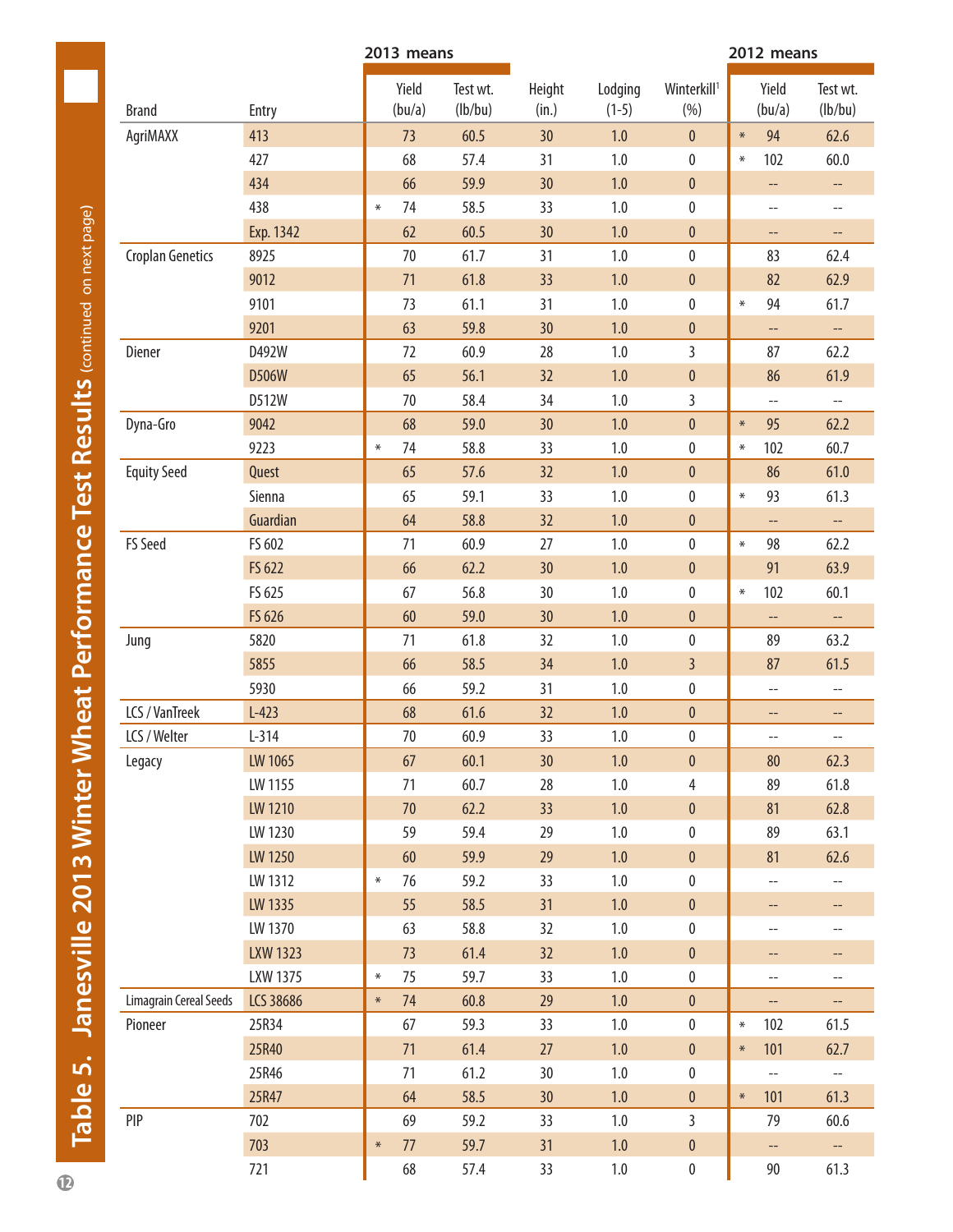|                   |                        | 2013 means      |                     |                 |                    |                                 | 2012 means                                          |                                                     |  |  |
|-------------------|------------------------|-----------------|---------------------|-----------------|--------------------|---------------------------------|-----------------------------------------------------|-----------------------------------------------------|--|--|
| <b>Brand</b>      | Entry                  | Yield<br>(bu/a) | Test wt.<br>(lb/bu) | Height<br>(in.) | Lodging<br>$(1-5)$ | Winterkill <sup>1</sup><br>(% ) | Yield<br>(bu/a)                                     | Test wt.<br>(lb/bu)                                 |  |  |
| PIP (cont'd)      | 722                    | 63              | 57.7                | 30              | $1.0$              | $\pmb{0}$                       | 101<br>$\ast$                                       | 60.4                                                |  |  |
|                   | 726                    | 61              | 60.2                | 33              | 1.0                | 3                               | $\hspace{0.05cm}--\hspace{0.05cm}$                  | $-\!$ $\!-$                                         |  |  |
|                   | 727                    | 59              | 60.2                | 32              | 1.0                | $\pmb{0}$                       | $-\!$                                               | $-\!$                                               |  |  |
|                   | 729                    | 64              | 60.5                | 32              | $1.0\,$            | $\pmb{0}$                       | 89                                                  | 63.0                                                |  |  |
|                   | 732                    | 62              | 59.2                | 28              | 1.0                | $\pmb{0}$                       | 87                                                  | 61.8                                                |  |  |
|                   | 733                    | 79<br>$\ast$    | 60.4                | 31              | 1.0                | $\pmb{0}$                       | $\hspace{0.05cm} -\hspace{0.05cm} -\hspace{0.05cm}$ | $\qquad \qquad -$                                   |  |  |
|                   | 734                    | 76<br>$\ast$    | 62.6                | 34              | 1.0                | $\pmb{0}$                       | --                                                  | --                                                  |  |  |
|                   | 735                    | 69              | 61.2                | 29              | $1.0\,$            | $\pmb{0}$                       | $-$                                                 | $\overline{\phantom{a}}$                            |  |  |
|                   | 740                    | 69              | 59.5                | 30              | 1.0                | $\pmb{0}$                       | 87                                                  | 62.1                                                |  |  |
|                   | 748                    | 59              | 61.2                | 32              | $1.0\,$            | $\pmb{0}$                       | $-\!$                                               | $-\!$ –                                             |  |  |
|                   | 749                    | 71              | 58.4                | 33              | 1.0                | $\pmb{0}$                       | --                                                  | $\overline{\phantom{a}}$                            |  |  |
|                   | 752                    | 74<br>$\ast$    | 59.6                | 32              | 1.0                | $\pmb{0}$                       | 82                                                  | 60.7                                                |  |  |
|                   | 758                    | 60              | 59.9                | 30              | 1.0                | $\overline{3}$                  | --                                                  | $-$                                                 |  |  |
|                   | 759                    | 71              | 58.6                | 32              | $1.0\,$            | 4                               | $-\!$ –                                             | $\overline{\phantom{a}}$                            |  |  |
|                   | 760                    | 67              | 59.7                | 32              | 1.0                | $\pmb{0}$                       | 76                                                  | 60.5                                                |  |  |
|                   | 761                    | 64              | 59.4                | 32              | $1.0\,$            | $\overline{4}$                  | 81                                                  | 60.7                                                |  |  |
|                   | 769                    | 68              | 58.1                | 33              | $1.0$              | $\pmb{0}$                       | --                                                  | --                                                  |  |  |
|                   | 781                    | 60              | 60.4                | 32              | $1.0\,$            | $\pmb{0}$                       | $- \, -$                                            | $-\!$ $\!-$                                         |  |  |
|                   | 782                    | 69              | 63.1                | 32              | 1.0                | $\pmb{0}$                       | --                                                  | --                                                  |  |  |
|                   | 783                    | 71              | 60.9                | 33              | 1.0                | $\overline{3}$                  | $\overline{\phantom{a}}$                            | $\hspace{0.05cm} -\hspace{0.05cm} -\hspace{0.05cm}$ |  |  |
| Pro Seed Genetics | <b>PRO 200</b>         | 67              | 61.9                | 32              | 1.0                | $\pmb{0}$                       | 87                                                  | 62.9                                                |  |  |
|                   | PRO 260                | 69              | 59.1                | 30              | 1.0                | 3                               | 79                                                  | 61.7                                                |  |  |
|                   | <b>PRO 320A</b>        | 71              | 62.5                | 35              | 1.0                | $\pmb{0}$                       | 88                                                  | 62.3                                                |  |  |
|                   | PRO Ex 310             | 62              | 58.8                | 34              | $1.0\,$            | $\pmb{0}$                       | 79                                                  | 61.0                                                |  |  |
|                   | <b>PRO Ex 330</b>      | 60              | 57.0                | 32              | 1.0                | $\pmb{0}$                       | 89                                                  | 61.1                                                |  |  |
|                   | PRO Ex 350             | 67              | 57.7                | 31              | 1.0                | 0                               | 84                                                  | 60.1                                                |  |  |
|                   | <b>PRO Ex 370</b>      | 66              | 58.7                | 31              | 1.0                | $\mathbf 0$                     | $-\!$                                               | $-\!$                                               |  |  |
|                   | <b>PRO Ex 380</b>      | 79<br>$\ast$    | 64.1                | 28              | $1.0\,$            | $\pmb{0}$                       | $-\!$                                               | $-\!$                                               |  |  |
|                   | <b>PRO Ex 390</b>      | 66              | 59.6                | 32              | 1.0                | $\pmb{0}$                       | --                                                  |                                                     |  |  |
| Public            | Hopewell               | 71              | 60.2                | 33              | $1.0\,$            | $\overline{3}$                  | 86                                                  | 62.3                                                |  |  |
|                   | <b>Kaskaskia</b>       | 67              | 62.7                | 34              | $1.0\,$            | $\pmb{0}$                       | 81                                                  | 63.8                                                |  |  |
|                   | <b>Red Devil Brand</b> | 64              | 61.4                | 31              | 1.0                | $\pmb{0}$                       | 89                                                  | 62.7                                                |  |  |
|                   | Sunburst               | 69              | 62.7                | 28              | $1.0$              | $\boldsymbol{0}$                | 89                                                  | 65.3                                                |  |  |
| Public-exp        | VA 09W-73              | 49              | 58.3                | 30              | $1.0\,$            | 15                              | $\overline{a}$                                      | $\overline{\phantom{a}}$                            |  |  |
| Syngenta          | <b>SY 483</b>          | 81<br>$\ast$    | 60.0                | 33              | $1.0$              | $\pmb{0}$                       | 88                                                  | 60.8                                                |  |  |
|                   | SY 1526                | 57              | 58.5                | 31              | $1.0\,$            | $\pmb{0}$                       |                                                     |                                                     |  |  |
|                   | W1104                  | 75<br>$\ast$    | 60.3                | 30 <sup>°</sup> | 1.0                | $\overline{3}$                  | --<br>86                                            | 60.4                                                |  |  |
| Tracy             | TW30-12                | 58              | 58.2                | 34              | $1.0\,$            | $\pmb{0}$                       | $\overline{\phantom{a}}$                            | $\overline{\phantom{a}}$                            |  |  |
|                   | TW52-13                | 56              | 58.7                | 30              | 1.0                | $\pmb{0}$                       |                                                     |                                                     |  |  |
|                   | TW73-12                | 69              | 60.5                | 30              | $1.0\,$            | $\pmb{0}$                       | --                                                  | $\overline{\phantom{a}}$                            |  |  |
| Van Treeck        | Exp. J-334             | 53              | 58.8                | 30 <sub>2</sub> | 1.0                | $\mathbf{0}$                    | $\overline{\phantom{a}}$                            | $-\!$                                               |  |  |
|                   | Mean                   | 67              | 59.9                | 31              | $1.0\,$            |                                 | $\overline{\phantom{a}}$<br>87                      | н,<br>62.0                                          |  |  |
|                   | LSD(.10)               | 7               | 1.1                 | 1               | NS                 | 1<br>5                          | $10\,$                                              | $0.9\,$                                             |  |  |
|                   |                        |                 |                     |                 |                    |                                 |                                                     |                                                     |  |  |

**<sup>1</sup>** Winterkill = visual estimate taken at green-up of the percent total plot stand loss due to winter injury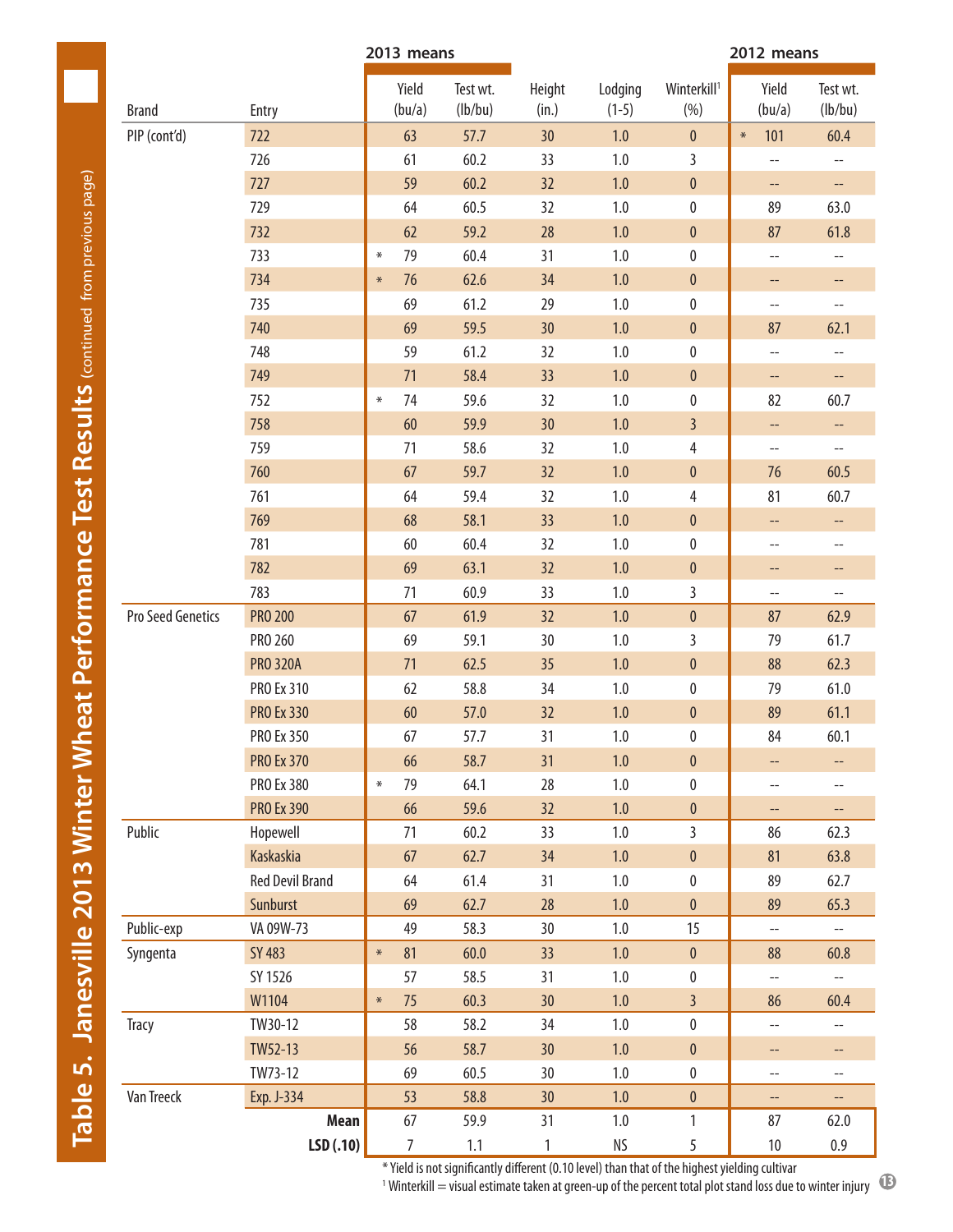<span id="page-13-0"></span>

|                         |           | 2013 means      |                     |                 |                    |                                | 2012 means               |                          |
|-------------------------|-----------|-----------------|---------------------|-----------------|--------------------|--------------------------------|--------------------------|--------------------------|
| <b>Brand</b>            | Entry     | Yield<br>(bu/a) | Test wt.<br>(lb/bu) | Height<br>(in.) | Lodging<br>$(1-5)$ | Winterkill <sup>1</sup><br>(%) | Yield<br>(bu/a)          | Test wt.<br>(lb/bu)      |
| AgriMAXX                | 413       | 93              | 58.0                | 35              | 1.3                | $\pmb{0}$                      | 117                      | 60.9                     |
|                         | 427       | 88              | 57.7                | 36              | 1.0                | 3                              | 96                       | 59.0                     |
|                         | 434       | 92              | 59.3                | 34              | $1.0\,$            | $\pmb{0}$                      | --                       | --                       |
|                         | 438       | 92              | 59.0                | 38              | 1.0                | $\mathsf{3}$                   | $\overline{\phantom{a}}$ | $\overline{\phantom{a}}$ |
|                         | Exp. 1342 | 81              | 59.2                | 36              | $1.0$              | $\pmb{0}$                      | $\qquad \qquad -$        | $\overline{\phantom{a}}$ |
| <b>Croplan Genetics</b> | 8925      | 82              | 59.0                | 37              | $1.0$              | 3                              | 98                       | 61.1                     |
|                         | 9012      | 92              | 61.7                | 39              | 1.3                | $\pmb{0}$                      | 87                       | 61.3                     |
|                         | 9101      | 95              | 59.0                | 36              | 1.0                | $\pmb{0}$                      | 120                      | 62.1                     |
|                         | 9201      | 85              | 59.0                | 34              | $1.0\,$            | $\pmb{0}$                      | $\overline{\phantom{a}}$ | $\overline{\phantom{a}}$ |
| Diener                  | D492W     | 98              | 60.2                | 34              | $1.0$              | $\pmb{0}$                      | 118                      | 61.5                     |
|                         | D506W     | 78              | 56.8                | 35              | 1.3                | $6\,$                          | 104                      | 59.4                     |
|                         | D512W     | 86              | 59.0                | 38              | 1.0                | $\pmb{0}$                      | $\overline{\phantom{a}}$ | $\overline{\phantom{a}}$ |
| Dyna-Gro                | 9042      | 96              | 60.0                | 36              | 1.0                | $\overline{3}$                 | 112                      | 61.3                     |
|                         | 9223      | 94              | 58.7                | 39              | 1.0                | 3                              | 117                      | 61.0                     |
| <b>Equity Seed</b>      | Quest     | 93              | 57.9                | 35              | $1.0\,$            | $6\,$                          | 104                      | 60.2                     |
|                         | Sienna    | 94              | 59.2                | 40              | $1.0\,$            | $\pmb{0}$                      | 102                      | 59.6                     |
|                         | Guardian  | 91              | 60.5                | 37              | $1.0$              | $\overline{3}$                 | $\overline{\phantom{a}}$ | --                       |
| FS Seed                 | FS 602    | 90              | 58.6                | 35              | $1.0$              | $\pmb{0}$                      | 115                      | 60.9                     |
|                         | FS 622    | 88              | 61.0                | 37              | $1.0\,$            | $\pmb{0}$                      | 109                      | 63.4                     |
|                         | FS 625    | 87              | 57.8                | 37              | 1.0                | 9                              | 105                      | 60.4                     |
|                         | FS 626    | 80              | 59.2                | 35              | 1.0                | $\pmb{0}$                      | $\overline{\phantom{a}}$ | $\overline{\phantom{a}}$ |
| Jung                    | 5820      | 87              | 60.3                | 39              | $1.0$              | $\pmb{0}$                      | 100                      | 61.5                     |
|                         | 5855      | 98              | 59.8                | 41              | 1.0                | $\pmb{0}$                      | 104                      | 61.1                     |
|                         | 5930      | 86              | 59.1                | 36              | 1.0                | 3                              | $\overline{\phantom{a}}$ | $- -$                    |
| LCS / VanTreek          | $L-423$   | 86              | 61.3                | 36              | 1.3                | $\overline{3}$                 | $\overline{\phantom{a}}$ | --                       |
| LCS / Welter            | $L-314$   | 90              | 60.5                | 37              | 1.0                | $\overline{3}$                 | --                       | --                       |
| Legacy                  | LW 1065   | 87              | 59.5                | 36              | 1.3                | $\overline{3}$                 | 94                       | 60.8                     |
|                         | LW 1155   | 92              | 59.4                | 35 <sub>2</sub> | 1.0                | $\pmb{0}$                      | 96                       | 60.6                     |
|                         | LW 1210   | 89              | 61.3                | 39              | $1.0\,$            | $\overline{3}$                 | 102                      | 62.0                     |
|                         | LW 1230   | 81              | 60.5                | 36              | 1.0                | $\pmb{0}$                      | 101                      | 61.9                     |
|                         | LW 1250   | 89              | 61.0                | 37              | 1.0                | $\overline{3}$                 | 87                       | 61.1                     |
|                         | LW 1312   | 88              | 59.0                | 38              | $1.0$              | $\pmb{0}$                      | $\overline{a}$           | --                       |
|                         | LW 1335   | 85              | 59.6                | 37              | 1.3                | $\pmb{0}$                      | --                       | --                       |
|                         | LW 1370   | 87              | 59.2                | 37              | 1.0                | $\pmb{0}$                      | $\overline{\phantom{a}}$ | --                       |
|                         | LXW 1323  | 91              | 60.2                | 38              | $1.0\,$            | $\pmb{0}$                      | --                       | --                       |
|                         | LXW 1375  | 105<br>$\ast$   | 61.0                | 38              | $1.0\,$            | $\pmb{0}$                      | --                       | --                       |
| Limagrain Cereal Seeds  | LCS 38686 | 81              | 58.0                | 35 <sub>1</sub> | 1.0                | 5                              | $\overline{\phantom{a}}$ | $\overline{\phantom{a}}$ |
| Pioneer                 | 25R34     | 68              | 58.5                | 38              | 1.0                | $\pmb{0}$                      | 103                      | 61.0                     |
|                         | 25R40     | 93              | 59.9                | 32              | $1.0$              | $\pmb{0}$                      | $\ast$<br>135            | 62.7                     |
|                         | 25R46     | 87              | 61.0                | 34              | 1.0                | 3                              | $\overline{\phantom{a}}$ | $\overline{\phantom{a}}$ |
|                         | 25R47     | 93              | 58.5                | 35 <sub>1</sub> | $1.0$              | $\overline{3}$                 | 109                      | 60.7                     |
| PIP                     | 702       | 89              | 59.2                | 36              | 1.0                | $\pmb{0}$                      | 114                      | 60.7                     |
|                         | 703       | 89              | 58.9                | 35 <sub>1</sub> | 1.0                | $\pmb{0}$                      | $\qquad \qquad -$        | $-$                      |
|                         | 721       | 93              | 59.2                | 39              | $1.0\,$            | $\pmb{0}$                      | 116                      | 60.5                     |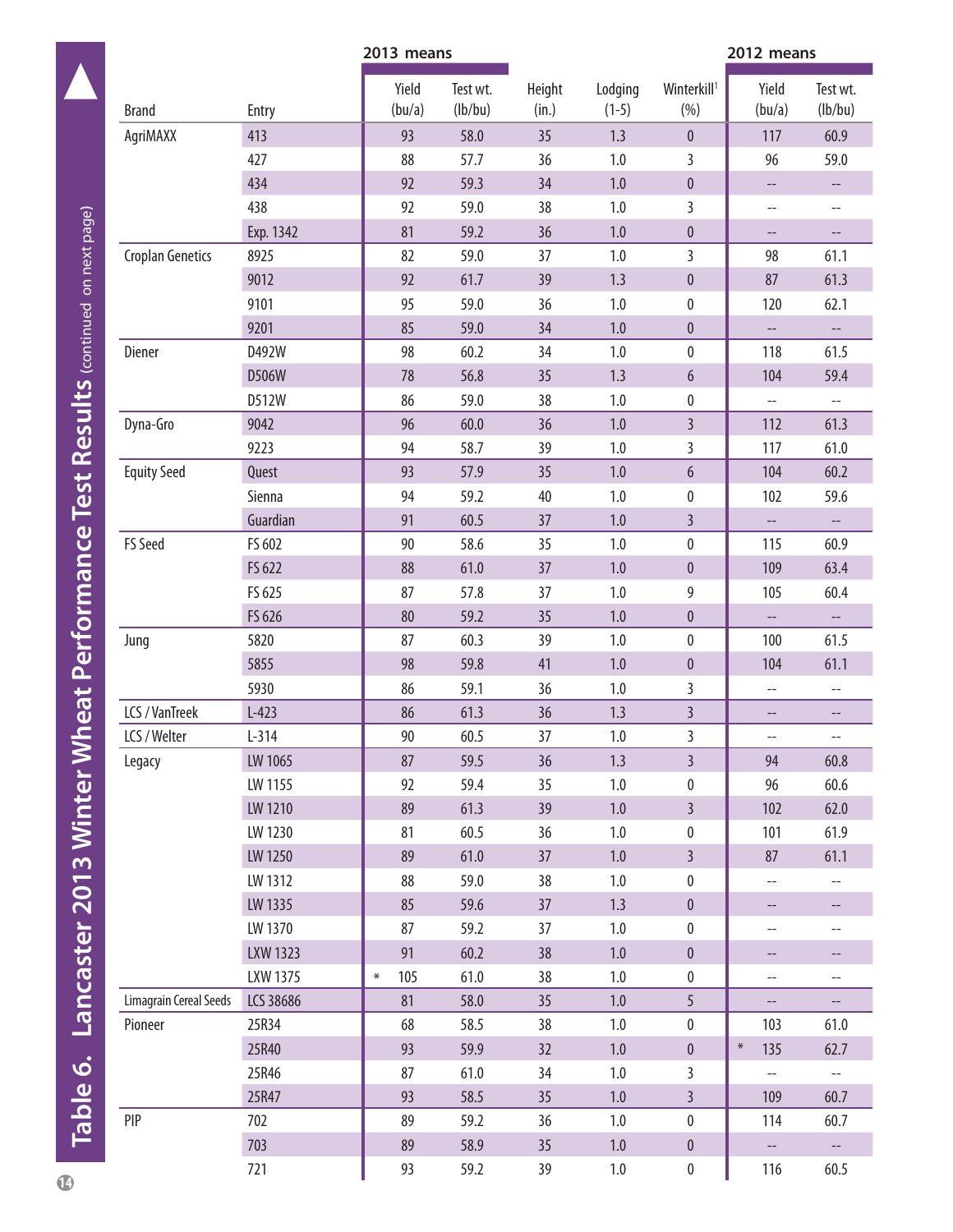|                   | 2013 means             |                  |                     |                 |                    | 2012 means                      |                          |                          |  |
|-------------------|------------------------|------------------|---------------------|-----------------|--------------------|---------------------------------|--------------------------|--------------------------|--|
| <b>Brand</b>      | Entry                  | Yield<br>(bu/a)  | Test wt.<br>(lb/bu) | Height<br>(in.) | Lodging<br>$(1-5)$ | Winterkill <sup>1</sup><br>(% ) | Yield<br>(bu/a)          | Test wt.<br>(lb/bu)      |  |
| PIP (cont'd)      | 722                    | 81               | 57.0                | 36              | $1.0\,$            | $\mathbf 0$                     | 109                      | 60.7                     |  |
|                   | 726                    | 83               | 57.7                | 39              | 1.0                | $\pmb{0}$                       | $\overline{\phantom{a}}$ | --                       |  |
|                   | 727                    | 92               | 60.1                | 37              | $1.0$              | $\mathbf 0$                     | $\overline{\phantom{a}}$ | --                       |  |
|                   | 729                    | 89               | 59.5                | 37              | 1.0                | $\pmb{0}$                       | 113                      | 61.2                     |  |
|                   | 732                    | 92               | 60.4                | 35              | $1.0$              | $\pmb{0}$                       | 108                      | 60.9                     |  |
|                   | 733                    | 94               | 58.6                | 36              | 1.0                | 3                               | --                       | $\overline{\phantom{a}}$ |  |
|                   | 734                    | 94               | 61.3                | 37              | 1.3                | $\overline{3}$                  | --                       | --                       |  |
|                   | 735                    | 91               | 58.7                | 34              | $1.0$              | $\pmb{0}$                       | $-$                      | $\qquad \qquad -$        |  |
|                   | 740                    | 78               | 58.2                | 34              | $1.0$              | $\pmb{0}$                       | 99                       | 60.6                     |  |
|                   | 748                    | 87               | 60.7                | 37              | 1.0                | $\pmb{0}$                       | $\overline{\phantom{a}}$ | $--$                     |  |
|                   | 749                    | 88               | 59.0                | 37              | $1.0$              | $\pmb{0}$                       | --                       | $\overline{\phantom{a}}$ |  |
|                   | 752                    | 91               | 59.6                | 35              | 1.0                | $\overline{3}$                  | 104                      | 61.1                     |  |
|                   | 758                    | 90               | 60.0                | 37              | 1.0                | $\mathbf 0$                     | $\overline{\phantom{a}}$ | --                       |  |
|                   | 759                    | 87               | 58.3                | 38              | 1.5                | $\overline{3}$                  | $\overline{\phantom{a}}$ | --                       |  |
|                   | 760                    | 91               | 60.5                | 39              | 1.3                | $\pmb{0}$                       | 94                       | 61.2                     |  |
|                   | 761                    | 84               | 58.8                | 39              | 1.0                | $\pmb{0}$                       | 86                       | 61.3                     |  |
|                   | 769                    | 86               | 57.8                | 37              | 1.3                | $\overline{3}$                  | --                       | --                       |  |
|                   | 781                    | 81               | 59.8                | 36              | 1.3                | 6                               | --                       | $- -$                    |  |
|                   | 782                    | 86               | 63.2                | 38              | 1.5                | $\overline{3}$                  | --                       | --                       |  |
|                   | 783                    | 95               | 61.6                | 38              | 1.0                | $\pmb{0}$                       | $\overline{\phantom{a}}$ | $\qquad \qquad -$        |  |
| Pro Seed Genetics | <b>PRO 200</b>         | 79               | 60.7                | 38              | 2.3                | $\pmb{0}$                       | 83                       | 59.5                     |  |
|                   | PRO 260                | 77               | 56.5                | 36              | 1.0                | $\pmb{0}$                       | 97                       | 60.6                     |  |
|                   | <b>PRO 320A</b>        | 84               | 58.2                | 41              | 1.3                | $\overline{4}$                  | 120                      | 61.0                     |  |
|                   | PRO Ex 310             | 93               | 58.2                | 40              | 1.0                | $\overline{3}$                  | 105                      | 60.8                     |  |
|                   | <b>PRO Ex 330</b>      | 93               | 59.1                | 37              | $1.0$              | $\overline{3}$                  | 110                      | 59.9                     |  |
|                   | PRO Ex 350             | 88               | 57.7                | 36              | $1.0\,$            | 0                               | 104                      | 60.5                     |  |
|                   | PRO Ex 370             | 77               | 56.3                | 36              | 1.0                | $\overline{3}$                  | --                       | --                       |  |
|                   | <b>PRO Ex 380</b>      | 80               | 61.6                | 33              | 2.0                | $\pmb{0}$                       | $\overline{\phantom{a}}$ | --                       |  |
|                   | PRO Ex 390             | 90               | 61.4                | 37              | 1.5                | $\overline{3}$                  | $\overline{\phantom{a}}$ | --                       |  |
| Public            | Hopewell               | 83               | 59.4                | 37              | 1.0                | $\pmb{0}$                       | 100                      | 61.5                     |  |
|                   | Kaskaskia              | 83               | 60.7                | 41              | 1.3                | $\pmb{0}$                       | 104                      | 62.5                     |  |
|                   | <b>Red Devil Brand</b> | 75               | 57.8                | 37              | 1.0                | $\pmb{0}$                       | 107                      | 60.9                     |  |
|                   | Sunburst               | $90\,$           | 62.1                | 35              | $1.0$              | $\pmb{0}$                       | 101                      | 64.6                     |  |
| Public-exp        | VA 09W-73              | 42               | 49.3                | 30              | $1.0\,$            | 43                              | $\overline{\phantom{a}}$ | $\overline{\phantom{a}}$ |  |
| Syngenta          | SY 483                 | 89               | 59.8                | 36              | 1.4                | $\pmb{0}$                       | 114                      | 61.5                     |  |
|                   | SY 1526                | 73               | 57.6                | 36              | $1.0\,$            | 6                               | $\overline{\phantom{a}}$ | $\overline{\phantom{a}}$ |  |
|                   | W1104                  | 85               | 57.4                | 34              | 1.3                | $6\phantom{.}$                  | 119                      | 61.2                     |  |
| Tracy             | TW30-12                | 82               | 59.3                | 37              | 2.0                | $\pmb{0}$                       | $\overline{a}$           | --                       |  |
|                   | TW52-13                | 80               | 59.2                | 37              | 1.8                | $\pmb{0}$                       | --                       | --                       |  |
|                   | TW73-12                | 90               | 57.7                | 35              | $1.0\,$            | $\pmb{0}$                       | --                       | $\overline{\phantom{a}}$ |  |
| Van Treeck        | Exp. J-334             | 85               | 60.2                | 37              | 2.0                | $\pmb{0}$                       | --                       | --                       |  |
|                   | Mean                   | 87               | 59.2                | 36              | 1.1                | $\mathbf{2}$                    | 101                      | 61.1                     |  |
|                   | LSD(.10)               | $\boldsymbol{7}$ | 1.4                 | $\mathbbm{1}$   | 0.3                | 5                               | 14                       | $1.4\,$                  |  |

\* Yield is not significantly different (0.10 level) than that of the highest yielding cultivar 1 Winterkill = visual estimate taken at green-up of the percent total plot stand loss due to winter

**15** 

injury